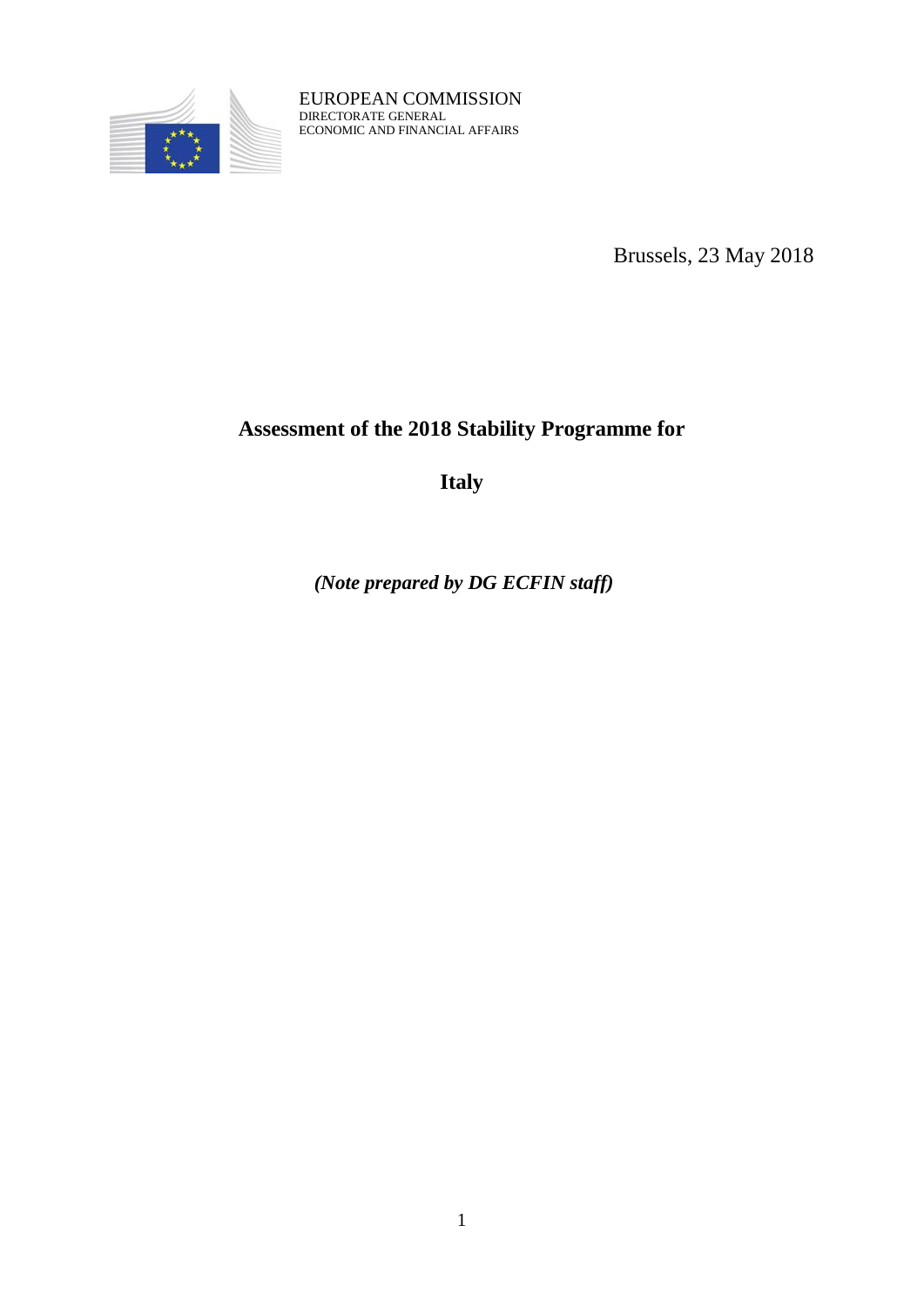| <b>CONTENTS</b> |
|-----------------|
|-----------------|

| $1_{-}$ |                                                                          |
|---------|--------------------------------------------------------------------------|
| 2.      |                                                                          |
| 3.      |                                                                          |
|         |                                                                          |
|         |                                                                          |
|         |                                                                          |
|         |                                                                          |
|         |                                                                          |
| 4.      | COMPLIANCE WITH THE PROVISIONS OF THE STABILITY AND                      |
|         |                                                                          |
|         | Compliance with the required adjustment path towards the MTO  16<br>4.2. |
| 5.      |                                                                          |
| 6.      |                                                                          |
| 7.      |                                                                          |
|         |                                                                          |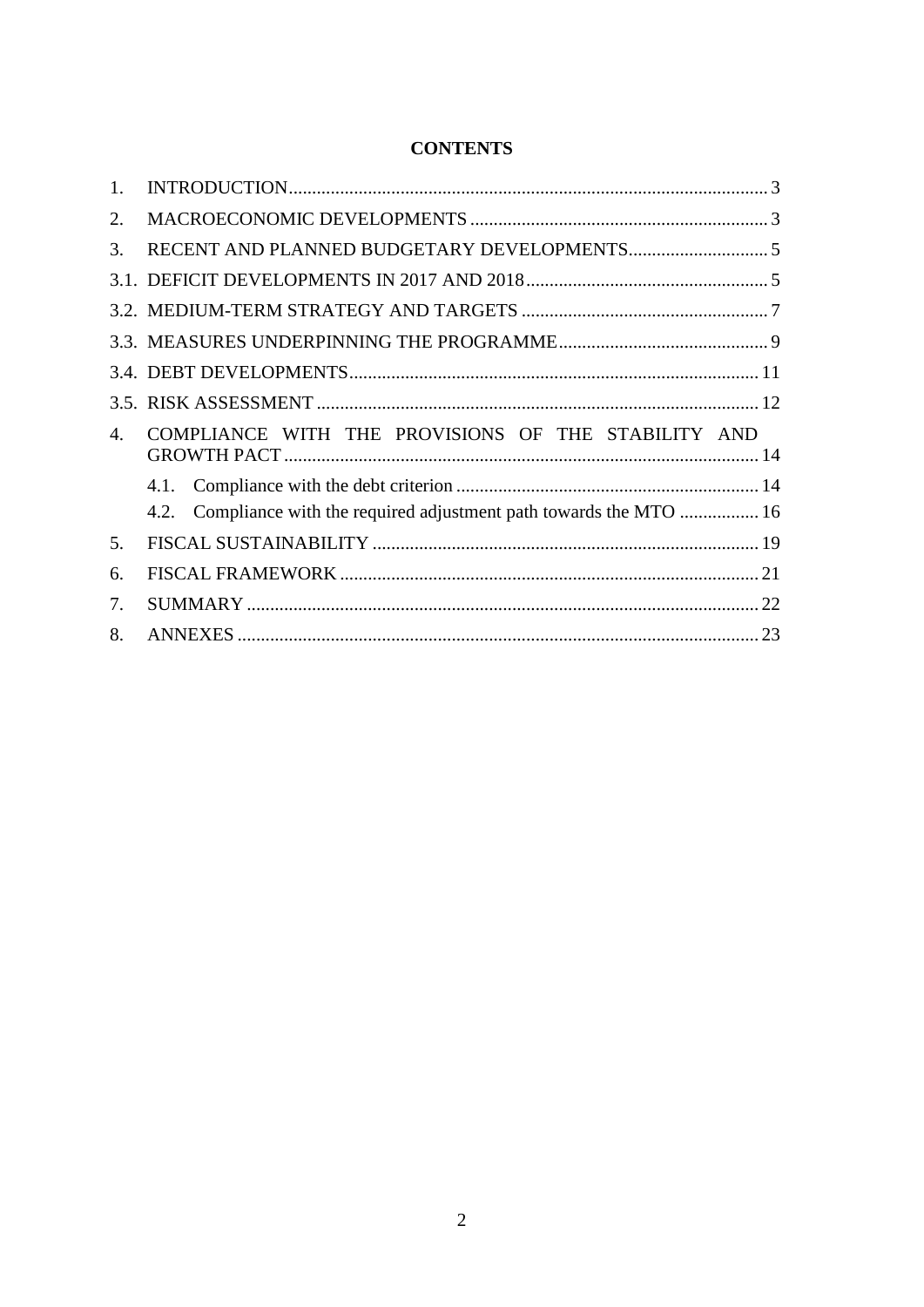# <span id="page-2-0"></span>**1. INTRODUCTION**

Italy submitted its 2018 Stability Programme (hereafter called Stability Programme), covering the period 2018-2021, on 16 May 2018. Given the caretaker nature of the government in place at that time, the budgetary projections of the Stability Programme are based on a trend scenario assuming unchanged legislation.

Italy is currently subject to the preventive arm of the stability and Growth Pact (SGP) and should ensure sufficient progress towards its MTO. As the debt ratio was 131.8 % of GDP in 2017, exceeding the 60 % of GDP reference value, Italy is also subject to the debt reduction benchmark.

Due to Italy's prima facie non-compliance with the debt reduction benchmark in 2016 and 2017, on 23 May 2018 the Commission issued a report under Article 126(3) TFEU analysing whether or not Italy is compliant with the debt criterion of the Treaty. The report concluded that the debt criterion as defined in the Treaty and in Regulation (EC) No 1467/1997 should be considered as currently complied with, and that an EDP is thus not warranted at this stage. This conclusion followed an assessment of all the relevant factors, having regard in particular to Italy's ex-post compliance with the preventive arm in 2017. However, the adjustment in 2018 appears inadequate to ensure compliance with the adjustment path towards the MTO in 2018 based on the Commission 2018 spring forecast. The Commission will reassess compliance on the basis of the ex-post data for 2018 to be notified in Spring 2019.

This document complements the Country Report published on 7 March 2018 and updates it with the information included in the Stability Programme.

Section 2 presents the macroeconomic outlook underlying the Stability Programme and provides an assessment based on the Commission 2018 spring forecast. The following section presents the recent and planned budgetary developments, according to the Stability Programme. In particular, it includes an overview of the medium term budgetary plans, an assessment of the measures underpinning the Stability Programme and a risk analysis of the budgetary plans based on Commission forecast. Section 4 assesses compliance with the rules of the SGP, including on the basis of the Commission forecast. Section 5 provides an overview of long term sustainability risks and Section 6 of recent developments and plans regarding the fiscal framework. Section 7 provides a summary.

# <span id="page-2-1"></span>**2. MACROECONOMIC DEVELOPMENTS**

The recovery of the Italian economy strengthened in 2017, with GDP growth driven both by domestic and external demand. Overall, Italy's real GDP expanded by 1.5 %, after 0.9 % in 2016. Investment continued to benefit from tax incentives and favourable financing conditions, while exports and imports both accelerated, mirroring global trade developments. In addition, consumption grew broadly in line with GDP growth on the back of solid job creation and rising labour force participation rates.

Given the ongoing consultations to form a government following the national elections on 4 March 2018, the Stability Programme submitted by the outgoing government only includes a baseline scenario assuming unchanged policies, i.e. already adopted/legislated fiscal measures and structural reforms as presented in the National Reform Programme. External assumptions are in line with those in the Commission 2018 spring forecast for 2018 and 2019.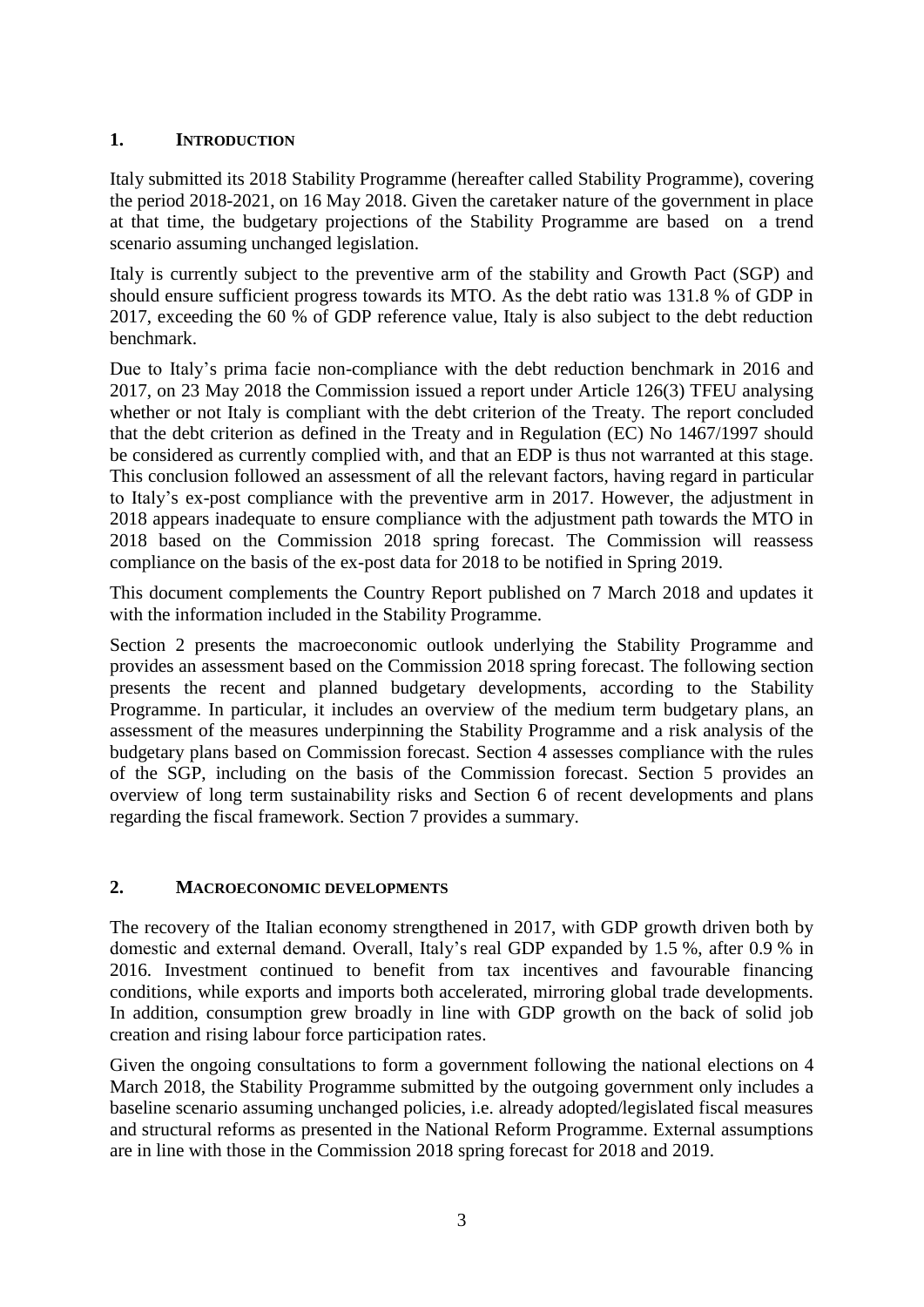Based on the Stability Programme, real GDP is expected to grow by 1.5 % in 2018, in line with the projections of the 2018 Draft Budgetary Plan (DBP) of October 2017. Compared to the DBP projections, a more favourable external environment and better financing conditions compensate for the negative impact resulting from the appreciation of the euro and higher oil prices. Stronger foreign demand translates into more dynamic export growth which implies a higher contribution to GDP growth as compared to the projections of the DBP. For 2019, the Stability Programme slightly revises real GDP growth downwards, to 1.4 % from 1.5 % in the DBP, as high uncertainty at the global level and heightened geopolitical risks warranted a more cautious approach. Real GDP is projected to grow by 1.3 % in 2020, confirming the DBP projections, and by 1.2 % in 2021, in line with the assumed trend.

Growth projections for 2018 are broadly aligned in the Stability Programme and the Commission 2018 spring forecast. The Stability Programme and the Commission 2018 spring forecast both expect domestic demand to maintain its key role due to strong investment growth, while private consumption is set to expand at similar rates as in 2017, supported by increasing employment and moderately rising wages. Exports are slightly more dynamic in the Stability Programme. However, the contribution to growth from net trade remains neutral in both cases. In 2019, real GDP growth is projected somewhat higher in the Stability Programme as compared to the Commission forecast, despite the inclusion of the VAT increase which is not considered in the Commission scenario. The Stability Programme projects private consumption to decelerate in 2019, while the Commission 2018 spring forecast expects consumer spending to grow at an unchanged rate. The key factor behind this divergence is the assumed higher fiscal burden due to the legislated VAT hike (0.7 % of GDP) related to the "safeguard clause" which is not included in the Commission forecast (see Section 3). The lower positive contribution from domestic demand is expected to be compensated by a positive contribution from net trade, as imports are set to decelerate significantly faster than exports. The no-policy change scenario for the outer years of the Stability Programme appears consistent with the external assumptions. The negative output gap (-1.2 % of potential output in 2017), as recalculated by the Commission based on the information in the programme following the commonly agreed methodology, is expected to close and turn positive in 2019. Potential real GDP growth is estimated to average ½ % over the programme period, i.e. below the 1 % average actual growth.

Concerning the labour market, the Stability Programme expects compensation of employees to increase significantly less in 2018 as compared to the Commission 2018 spring forecast (1.5 % as against 2.1 %), despite similar projections concerning employment and inflation dynamics. Part of the difference might be explained by a lower rebound in social contributions expected by the Stability Programme in connection with the three-year exemption for new hiring with open-ended contracts, which started in 2015. For 2019, projections of employment growth and compensation of employees in the Stability Programme are broadly aligned with those in the Commission 2018 spring forecast. Labour productivity (based on full-time equivalent employment) is expected to continue its positive trend and increase modestly over the programme period. The increase in unit labour costs is expected to remain below the rise in the GDP deflator from 2019, implying some improvement in profit margins over the programme period. The unemployment rate is expected to decline in line with the projected output expansion, decreasing to 10.2 % by 2019, somewhat below the Commission 2017 spring forecast, and to 9.1 % by 2021.

On balance, the macroeconomic scenario underpinning the Stability Programme appears to be somewhat optimistic, in particular the outlook for 2019. Main downside risks to the Stability Programme projections relate to a potentially less supportive external environment, inter alia associated with a rise in trade protectionism and high political uncertainty both at the global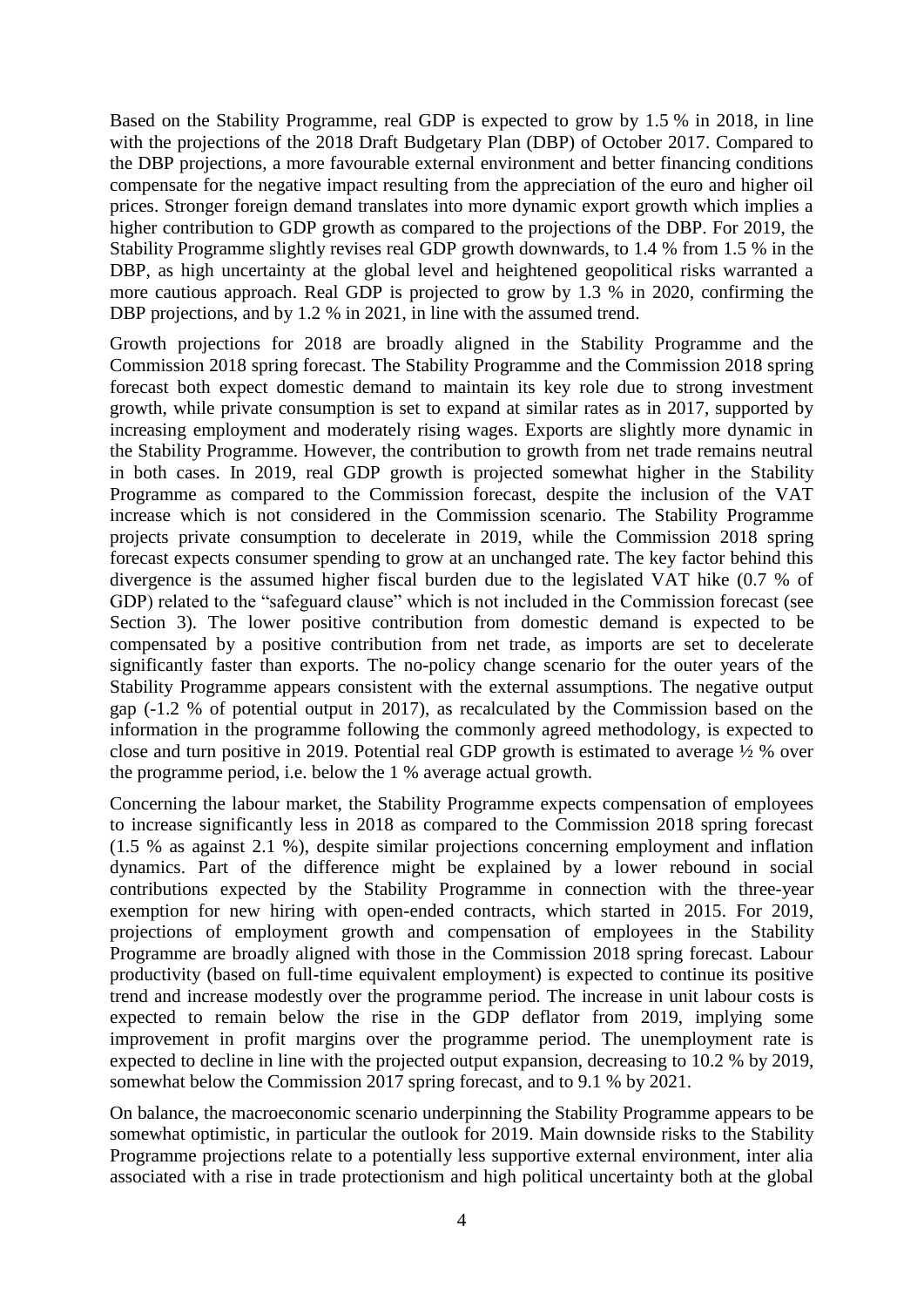and domestic level. On the upside, the investment-led recovery may spur productivity, and eventually GDP growth, more than expected. Furthermore, in 2019 the negative impact of the planned fiscal consolidation on growth might be stronger than assumed in the Stability Programme. The Parliamentary Budget Office (PBO), Italy's independent fiscal council, validated the baseline scenario in April 2018. However, the macroeconomic projections are positioned at the upper bound of the forecast range used for the assessment by the Office, in particular in 2019 and 2020, and thus subject to downside risks, inter alia because of the high degree of uncertainty affecting the current fiscal policy set-up.

|                                             | 2017       |        | 2018       |        |            | 2019 | 2020 | 2021 |
|---------------------------------------------|------------|--------|------------|--------|------------|------|------|------|
|                                             | <b>COM</b> | SP     | <b>COM</b> | SP     | <b>COM</b> | SP   | SP   | SP   |
| Real GDP (% change)                         | 1.5        | 1.5    | 1.5        | 1.5    | 1.2        | 1.4  | 1.3  | 1.2  |
| Private consumption (% change)              | 1.4        | 1.4    | 1.2        | 1.4    | 1.2        | 1.0  | 0.9  | 1.2  |
| Gross fixed capital formation (% change)    | 3.8        | 3.8    | 4.8        | 4.1    | 2.4        | 2.8  | 2.4  | 1.7  |
| Exports of goods and services (% change)    | 5.4        | 5.4    | 4.5        | 5.2    | 4.2        | 4.2  | 3.9  | 3.2  |
| Imports of goods and services (% change)    | 5.3        | 5.3    | 4.9        | 5.4    | 4.5        | 4.0  | 3.4  | 3.5  |
| Contributions to real GDP growth:           |            |        |            |        |            |      |      |      |
| - Final domestic demand                     | 1.5        | 1.5    | 1.6        | 1.5    | 1.2        | 1.1  | 1.1  | 1.2  |
| - Change in inventories                     | $-0.2$     | $-0.2$ | $-0.1$     | 0.0    | 0.0        | 0.1  | 0.0  | 0.0  |
| - Net exports                               | 0.2        | 0.2    | 0.0        | 0.0    | 0.0        | 0.2  | 0.2  | 0.0  |
| Output gap <sup>1</sup>                     | $-1.2$     | $-1.2$ | $-0.1$     | $-0.3$ | 0.5        | 0.3  | 0.6  | 0.8  |
| Employment (% change)                       | 1.1        | 1.1    | 1.0        | 0.8    | 0.6        | 0.8  | 0.9  | 0.9  |
| Unemployment rate (%)                       | 11.2       | 11.2   | 10.8       | 10.7   | 10.6       | 10.2 | 9.7  | 9.1  |
| Labour productivity (% change)              | 0.7        | 0.4    | 0.6        | 0.8    | 0.5        | 0.6  | 0.4  | 0.3  |
| HICP inflation $(\%)$                       | 1.3        | 1.3    | 1.2        | 1.1    | 1.4        | 2.2  | 2.0  | 1.5  |
| GDP deflator (% change)                     |            | 0.6    | 1.4        | 1.3    | 1.3        | 1.8  | 1.7  | 1.5  |
| Comp. of employees (per head, % change)     | 0.3        | 0.2    | 2.1        | 1.5    | 1.0        | 1.0  | 1.2  | 1.4  |
| Net lending/borrowing vis-à-vis the rest of | 2.7        | 2.7    | 2.6        | 2.5    | 2.6        | 2.7  | 2.9  | 2.9  |
| the world (% of GDP)                        |            |        |            |        |            |      |      |      |

**Table 1: Comparison of macroeconomic developments and forecasts**

Note:

 $1 \text{ m}$ % of potential GDP, with potential GDP growth recalculated by Commission services on the basis of the programme scenario using the commonly agreed methodology.

*Source :*

*Commission 2018 spring forecast (COM); Stability Programme (SP).*

# <span id="page-4-0"></span>**3. RECENT AND PLANNED BUDGETARY DEVELOPMENTS**

# <span id="page-4-1"></span>**3.1. DEFICIT DEVELOPMENTS IN 2017 AND 2018**

The 2017 government deficit was notified at 2.3 % of GDP, down from 2.5 % in 2016. The primary surplus remained stable at 1.5 % of GDP, while interest expenditure fell to 3.8 % of GDP (from 4.0 % in 2016). The outturn deficit was higher than the 2.1 % of GDP planned in the 2018 Draft Budgetary Plan, which did not include the cost of the liquidation of the two regional banks *Banca Popolare di Vicenza* and *Veneto Banca* (0.3% of GDP). Current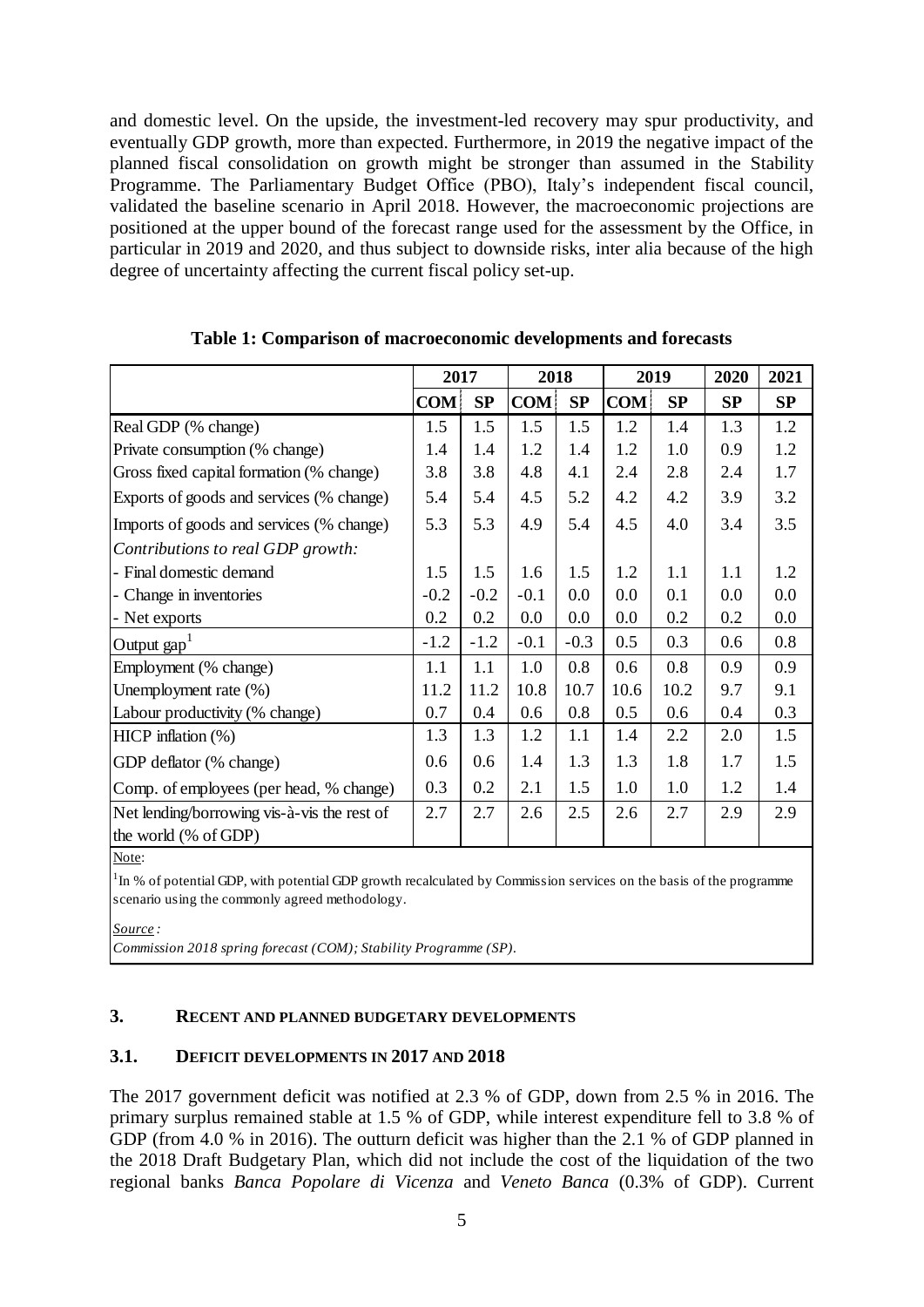primary expenditure increased by 0.4 % y-o-y in nominal terms (i.e. well below nominal GDP growth). Compensation of employees increased only by 0.1 % y-o-y, as the increase in public wages agreed for 2017 in specific sectors will be recorded only as from 2018. Social transfers in cash, which at more than 20 % of GDP represented nearly half of current primary expenditure, increased by 1.7 % y-o-y also due to moderate pension expenditure dynamics  $(+1.2 \%$  y-o-y). Other social transfers in cash increased more strongly  $(+3.4 \%$  y-o-y). Healthcare expenditure continued to increase moderately (by 1.1 % y-o-y) and remained broadly stable as a share of GDP (6.6 % of GDP from 6.7 % in 2016). Other current expenditure declined sizably by (-11.8 % y-o-y, from 1.6 % to 1.4 % of GDP), mainly due to lower contributions to the EU (by EUR 2.8 billion, 0.2 % of GDP). Public investment declined by 5.6 % compared with 2016 (from 2.1 % to 2.0 % of GDP). Other capital expenditure increased significantly mainly due to the cost of the liquidation of the two Venetian banks and a higher impact from "deferred tax assets". On the revenue side, indirect taxes increased by 2.8 % y-o-y supported by measures aimed at collecting unsettled tax liabilities ("*rottamazione cartelle esattoriali*") and the extension of the "split payment" (<sup>1</sup>) to all transactions involving public administrations. Direct taxes rose by 0.9 % y-o-y, i.e. less than nominal GDP, due to the reduction of the regional tax on the income of corporations (IRES), from 27.5 % to 24 %. Social contributions increased significantly (to  $+2.5$  % y-o-y from +0.7 % in 2016), supported by employment growth and the settlement of past liabilities in the context of the "*rottamazione cartelle esattoriali*". Overall, the current tax burden slightly declined to 42.5 % of GDP in 2017 (from 42.7 % in 2016). Finally, capital taxes declined significantly (by around EUR 3 billion) due to a base effect related to the one-off intake in 2016 from to the voluntary disclosure of assets held abroad.

In 2018, the Stability Programme projects the headline deficit at 1.6 % of GDP, i.e. above the 1.2 % of GDP targeted by the 2017 Stability Programme. The difference can be explained by the sizeable additional revenues related to the VAT hikes still incorporated in the previous targets, which were then postponed by one year to 2019 with the 2018 Draft Budgetary Plan. Such additional revenues more than offset the lower projected real GDP growth (1.0 % instead of 1.5 %). The deficit in the Stability Programme is however in line with the target of the 2018 Draft Budgetary Plan. Revenues as a share of GDP are projected to slightly decline in 2018 compared with 2017, mainly due to the additional impact of the reduced rates for the regional tax on corporations and declining expected revenues from the settlement of past tax liabilities. At the same time, social security contributions are expected to grow robustly, in line with positive labour market developments. The Stability Programme projects expenditure relative to GDP to fall by around 0.9 percentage points in 2018 compared with 2017, as several components are planned to increase less than the estimated 2.9 % nominal GDP growth. In particular, social transfers in cash are projected to increase by 2.5 %. Pension expenditure is projected to rise by 2.1 % and other transfers in cash by 3.9 %, also due to additional resources earmarked for reducing poverty and supporting families with newborn children. Healthcare expenditure is planned to increase by 2 %, mainly reflecting the new contracts for public employees, while the healthcare components of intermediate consumption and social transfers in kind are expected to increase only by 1.5 % and 0.7 % respectively, thanks to the measures aimed at containing pharmaceutical expenditure. Total compensation of employees is projected to increase more substantially, by 4.3 %, due to the renewal of contracts after a freeze in public wages since 2010. As the renewal of contracts concerns the

1

 $(1)$  Under the "split payment" system, payments by public administrations to private suppliers do not include VAT, and the latter is directly paid to the state budget.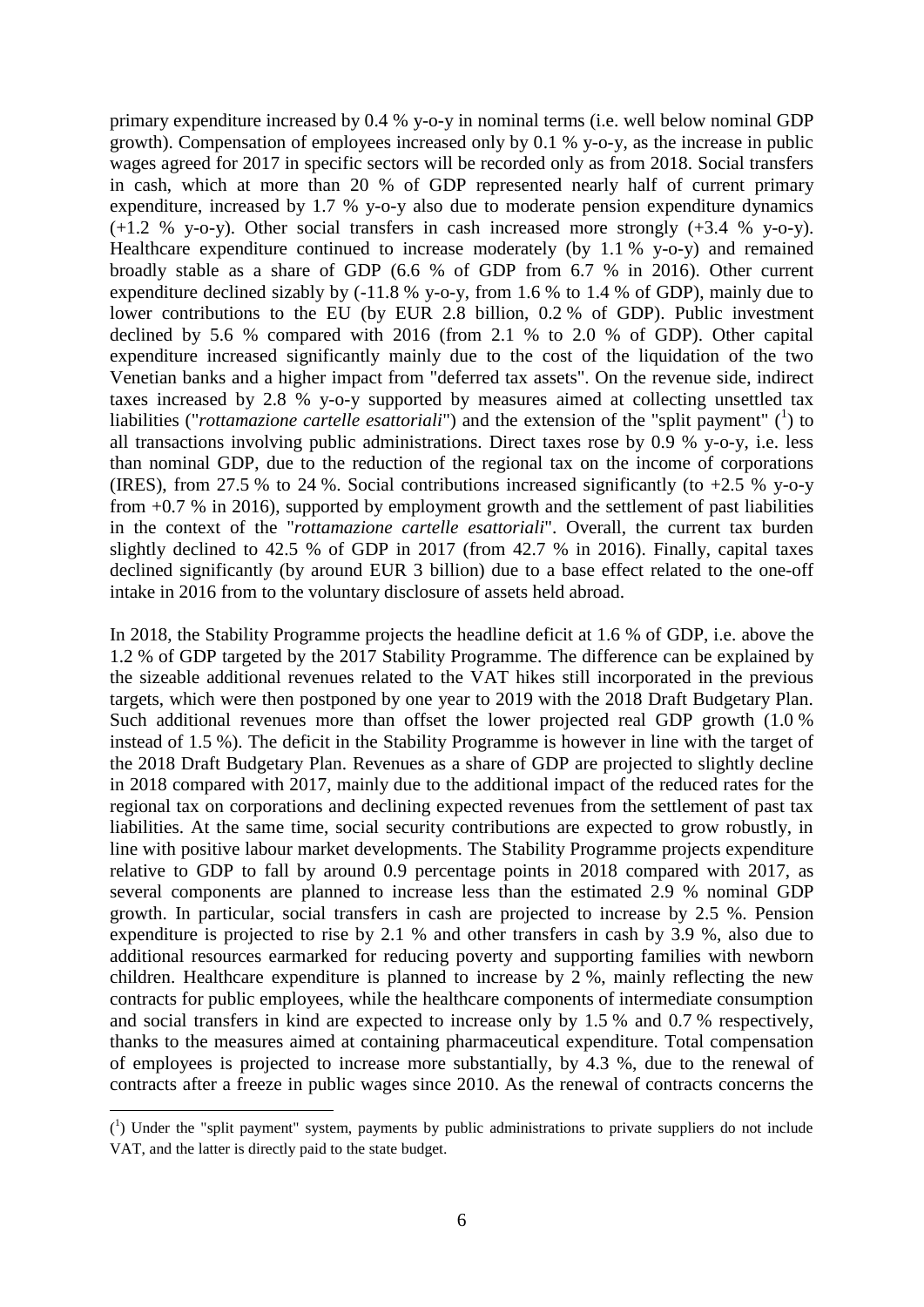period 2016-2018, the 2018 increase includes also arrears for the previous two years. Overall, current primary expenditure is expected to increase by 2.7 % y-o-y in nominal terms. Public investment is set to increase by 2.5 % also thanks to increased resources allocated by past budget laws, while other capital spending is projected to decrease by around 0.6 % of GDP due to a base effect following the high costs for "deferred tax assets" and the support to the banking sector in 2017.

#### <span id="page-6-0"></span>**3.2. MEDIUM-TERM STRATEGY AND TARGETS**

The Stability Programme projects significant improvements in the headline and structural balances over the period 2019-2021. More specifically, the deficit is projected to decline to 0.8 % in 2019, while a headline balanced budget and a small budgetary surplus (0.2 % of GDP) are projected in 2020 and 2021. These projections are based on a trend scenario assuming unchanged legislation.

After worsening by 0.2 percentage points of GDP in 2017, the structural balance is projected to improve by 0.1 percentage points in 2018, 0.6 in 2019, 0.5 in 2020 and to broadly stabilise in 2021 according to the programme taken at face value. As a result, the MTO – i.e. a balanced budgetary position in structural terms – would be reached by 2020, one year later than planned in the 2017 Stability Programme, and maintained in 2021. The structural balance recalculated by the Commission on the basis of the information in the programme according to the commonly agreed methodology shows a similar improvement over the programme period. Nevertheless, also due to a different starting point estimate of the output gap in 2017 (-1.2 % of potential GDP as against -2.2 % in the programme at face value), the recalculated structural balance still points to a small structural deficit (0.2 % of GDP) in both 2020 and 2021. The MTO chosen by Italy, i.e. a balanced budget position in structural terms, reflects the objectives of the Pact.

The projected headline deficit for 2019 has been revised to 0.8 % of GDP, from 0.2 % in the 2017 Stability Programme, reflecting a worse 2018 base (1.6 % of GDP as against 1.2 % in the previous programme) and a reduced projected impact of the VAT hike (0.7 % of GDP as against 1.0 % of GDP). Detailed budgetary projections in the Stability Programme (Table 2) are based on unchanged legislation trends that incorporate sizeable additional revenues related to VAT hikes legislated as a "safeguard clause" to achieve the medium-term budgetary targets. Accounting for the partial sterilisation enacted with the 2018 budget, the positive budgetary impact of the VAT hike would be around 0.7 % of GDP in 2019 (from 1.0 % before). Nevertheless, due to the decling yields from past one-off measures and the additional impact of fiscal incentives for investment as well as a new tax regime for small enterprises (IRI), revenues are projected to remain broadly constant as a share of GDP. The projected budgetary adjustment is thus driven by government expenditure, which is expected to decline by 0.8 percentage point of GDP. Total compensation of employees is projected to decline by 0.4 percentage point of GDP, due to a base effect as the 2018 increase included also arrears for the previous two years. No further resources are expected to be allocated to the renewal of contractual wages in 2019, apart from the minimum anticipated increase in view of the following contractual agreement ("*vacanza contrattuale*"). Social transfers in cash are set to increase less than nominal GDP (at 2.3 %), leading to a decline as a share of GDP of 0.2 percentage point. Social transfers in kind and intermediate consumption are also projected to decrease by 0.2 percentage point of GDP (0.6 % increase y-o-y), partly due to lower resources allocated to healthcare by the 2017 Budget Law (0.1 % of GDP). In 2020 and 2021, revenues are expected to slightly decline by 0.1 percentage point of GDP on average, while primary expenditure is projected to decline substantially as a share of GDP, by 0.8 and 0.6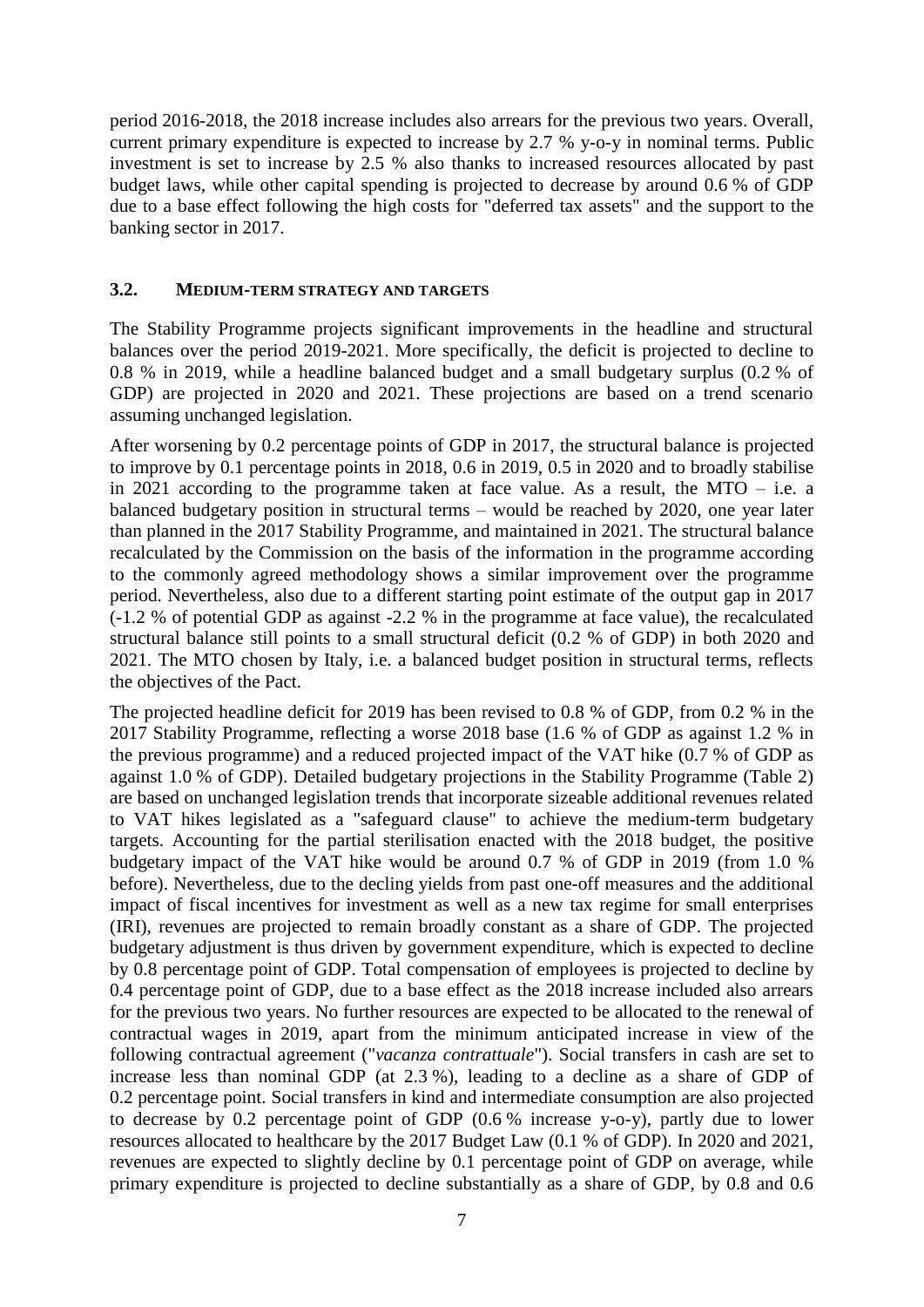percentage point respectively. No further resources are considered for increases in public wages, with compensations of employees assumed to remain stable in nominal terms, while social transfers in cash are expected to continue increasing less than nominal GDP. Declines in other spending categories amount to 0.6 % of GDP over the two years.

Overall, the Stability Programme projects the reduction in the headline deficit towards a balanced budget position in 2020 as in the previous programme, although this corresponds to a postponement compared to previous years (Figure 1). Given the different starting point in 2018, the balanced budgetary position in 2020 is expected to be achieved thanks to a steeper reduction of government spending and a stronger projected real GDP growth as compared to the previous programme.

| $(% \mathcal{L}_{0} \cap \mathcal{L}_{1})$ (% of GDP) | 2017       | 2018       |        | 2019       |        | 2020   | 2021   | <b>Change:</b><br>2017-2021 |
|-------------------------------------------------------|------------|------------|--------|------------|--------|--------|--------|-----------------------------|
|                                                       | <b>COM</b> | <b>COM</b> | SP     | <b>COM</b> | SP     | SP     | SP     | SP                          |
| Revenue                                               | 46.6       | 46.4       | 46.4   | 45.9       | 46.5   | 46.4   | 46.2   | $-0.4$                      |
| of which:                                             |            |            |        |            |        |        |        |                             |
| - Taxes on production and imports                     | 14.6       | 14.4       | 14.5   | 14.4       | 15.0   | 15.3   | 15.2   | 0.6                         |
| - Current taxes on income, wealth,                    |            |            |        |            |        |        |        |                             |
| etc.                                                  | 14.6       | 14.3       | 14.4   | 13.9       | 14.0   | 14.0   | 14.0   | $-0.6$                      |
| - Social contributions                                | 13.2       | 13.4       | 13.4   | 13.3       | 13.3   | 13.2   | 13.1   | $-0.1$                      |
| - Other (residual)                                    | 4.3        | 4.2        | 4.1    | 4.2        | 4.2    | 3.9    | 3.9    | $-0.3$                      |
| <b>Expenditure</b>                                    | 48.9       | 48.0       | 48.0   | 47.6       | 47.2   | 46.5   | 46.0   | $-2.9$                      |
| of which:                                             |            |            |        |            |        |        |        |                             |
| - Primary expenditure                                 | 45.1       | 44.5       | 44.5   | 44.1       | 43.7   | 43.0   | 42.5   | $-2.6$                      |
| of which:                                             |            |            |        |            |        |        |        |                             |
| Compensation of employees                             | 9.6        | 9.7        | 9.7    | 9.4        | 9.3    | 9.0    | 8.8    | $-0.8$                      |
| Intermediate consumption                              | 5.5        | 5.4        | 5.4    | 5.4        | 5.3    | 5.2    | 5.2    | $-0.3$                      |
| Social payments                                       | 22.6       | 22.4       | 22.5   | 22.4       | 22.2   | 22.1   | 22.0   | $-0.6$                      |
| <b>Subsidies</b>                                      | 1.5        | 1.5        | 1.5    | 1.4        | 1.5    | 1.4    | 1.4    | $-0.1$                      |
| Gross fixed capital formation                         | 2.0        | 2.0        | 2.0    | 2.0        | 2.0    | 2.1    | 2.1    | 0.1                         |
| Other (residual)                                      | 3.9        | 3.5        | 3.4    | 3.6        | 3.5    | 3.2    | 3.0    | $-0.9$                      |
| - Interest expenditure                                | 3.8        | 3.6        | 3.5    | 3.5        | 3.5    | 3.5    | 3.5    | $-0.3$                      |
| <b>General government balance</b>                     |            |            |        |            |        |        |        |                             |
| (GGB)                                                 | $-2.3$     | $-1.7$     | $-1.6$ | $-1.7$     | $-0.8$ | 0.0    | 0.2    | 2.5                         |
| <b>Primary balance</b>                                | 1.5        | 1.9        | 1.9    | 1.7        | 2.7    | 3.4    | 3.7    | 2.2                         |
| One-off and other temporary                           | 0.0        | 0.1        | 0.1    | $-0.1$     | $-0.1$ | $-0.1$ | 0.0    | 0.0                         |
| GGB excl. one-offs                                    | $-2.3$     | $-1.8$     | $-1.7$ | $-1.7$     | $-0.7$ | 0.1    | 0.2    | 2.5                         |
| Output $\text{gap}^1$                                 | $-1.2$     | $-0.1$     | $-0.3$ | 0.5        | 0.3    | 0.6    | 0.8    | 1.9                         |
| Cyclically-adjusted balance <sup>1</sup>              | $-1.7$     | $-1.6$     | $-1.4$ | $-2.0$     | $-0.9$ | $-0.3$ | $-0.2$ | 1.5                         |
| Structural balance <sup>2</sup>                       | $-1.7$     | $-1.7$     | $-1.5$ | $-2.0$     | $-0.8$ | $-0.2$ | $-0.2$ | 1.5                         |
| Structural primary balance <sup>2</sup>               | 2.1        | 1.9        | 2.0    | 1.5        | 2.7    | 3.3    | 3.3    | 1.1                         |

**Table 2: Composition of the budgetary adjustment**

Notes*:*

<sup>1</sup>Output gap (in % of potential GDP) and cyclically-adjusted balance according to the programme as recalculated by Commission on the basis of the programme scenario using the commonly agreed methodology.

*Source :*  $2$ Structural (primary) balance = cyclically-adjusted (primary) balance excluding one-off and other temporary measures.

*Stability Programme (SP); Commission 2018 spring forecasts (COM); Commission calculations.*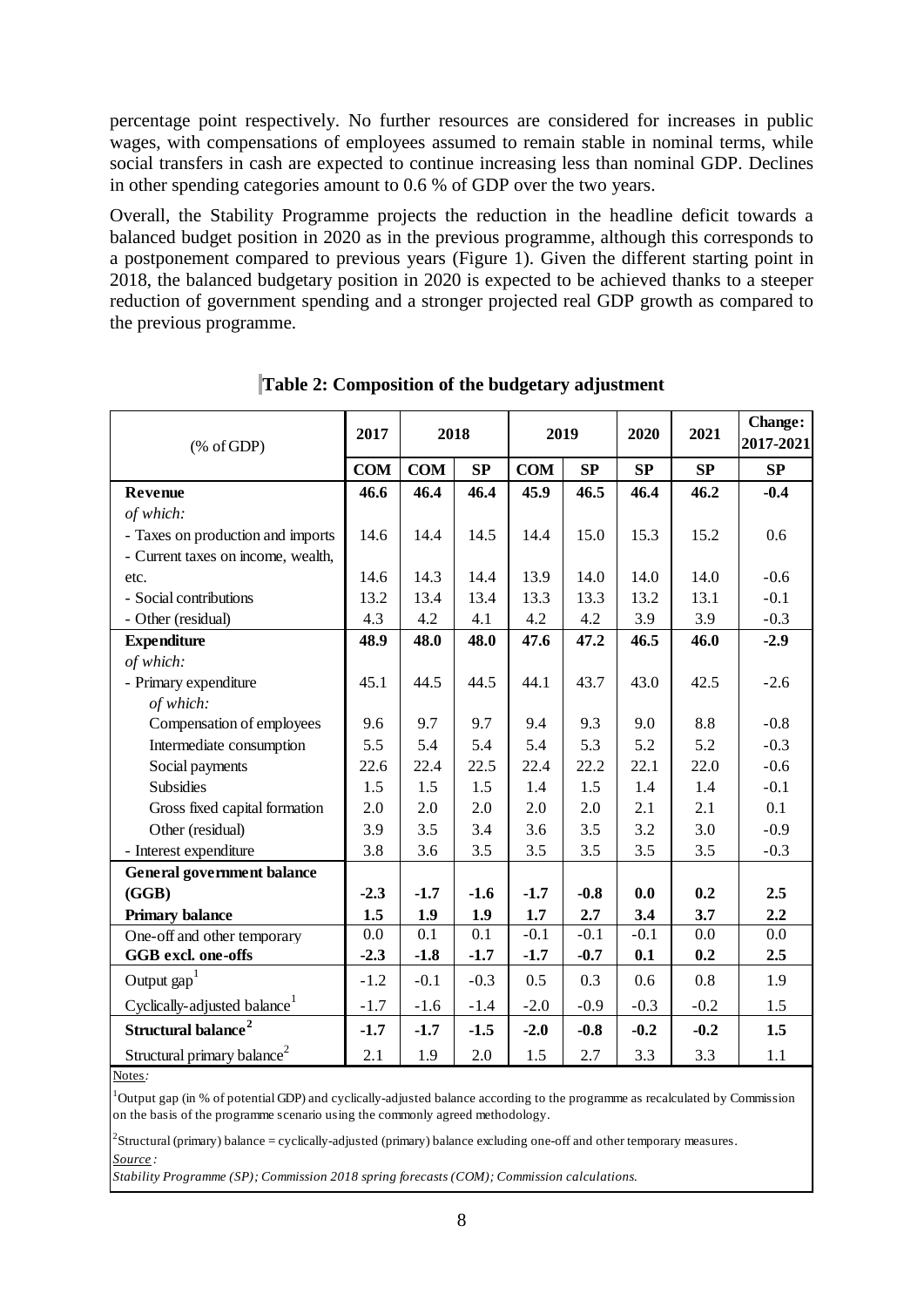

**Figure 1: Government balance projections in successive programmes (% of GDP)**

Source: Commission 2018 spring forecast; Stability Programmes

#### <span id="page-8-0"></span>**3.3. MEASURES UNDERPINNING THE PROGRAMME**

The 2018 budget (Law 205/2017 and DL 148/2017) entails a worsening of Italy's headline balance (taken at face value) relative to the trend projections of EUR 10.8 billion (or 0.6 % of GDP) in 2018, EUR 11.4 billion (or 0.6 % of GDP) in 2019 and EUR 2.4 billion (or 0.1 % of GDP) in 2020. These amounts broadly confirm the estimates presented with the 2018 Draft Budgetary Plan (respectively EUR 11.0, 11.6 and 2.6 billion for the same years). As the Stability Programme is based on a trend scenario assuming unchanged legislation, no additional measures are included compared to the 2018 budget.

The main measures of the 2018 budget are described in Section 3.3 of the Staff Working Document assessing the 2018 Draft Budgetary Plan. The negative impact on revenues is expected to peak in 2018 and then to broadly stabilise over the rest of the programme period (0.5 % of GDP in 2018, 0.2 % in 2019 and 0.1 % in 2020), while spending measures increase substantially in 2019 and remains broadly stable thereafter (0.1 % of GDP, 0.4 % and 0.3 % over the same years respectively). The net impact is different based on the Commission forecast, because the "safeguard clauses" are not incorporated in the baseline. The main measures with a gross negative impact on the deficit are: (i) the abovementioned full repeal in 2018 and partial repeal in 2019 of a previously legislated increase in VAT and other taxes (the so-called "safeguard clauses") legislated for those years by the 2017 budget (worth 0.9 % of GDP in 2018 and 0.3 % of GDP in 2019); (ii) the permanent halving of social security contributions paid on new hires of young workers for the first three years of an open-ended contract, in order to support job creation (worth around 0.02 % of GDP in 2018 0.07 % of GDP in 2019); (iii) various measures to support investment, R&D and firm competitiveness, including through the extension of previously legislated fiscal incentives for investment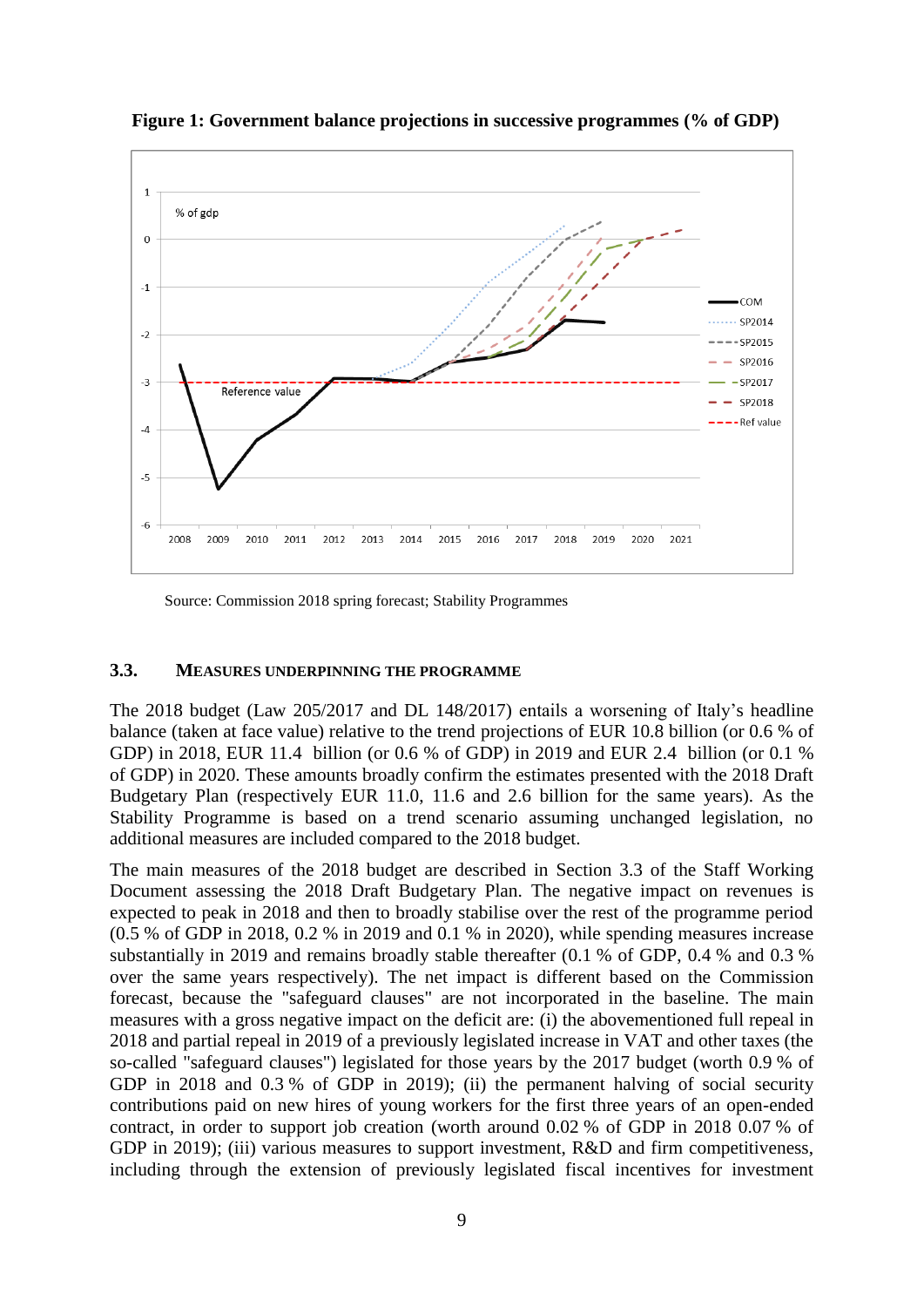(worth 0.05 % of GDP in 2018 and 0.1 % of GDP in 2019); (iv) resources earmarked to increase public employees' wages (amounting to 0.1 % of GDP per year as of 2018) and to fight poverty and social exclusion (amounting to 0.02 % of GDP in 2018 and 0.04 % of GDP in 2019). On the financing side, the main components of the 2018 budget include: (i) a spending review, enacted partly through the rationalisation of ministries' expenditure but also through planned lower transfers to local public bodies (worth around 0.2 % of GDP in 2018 and 0.1 % of GDP in 2019); (ii) one-off measures aimed at collecting unsettled past tax liabilities, namely the extended possibility for taxpayers to avoid sanctions and fines by spontaneously regularising their past tax position (so-called "*rottamazione delle cartelle esattoriali*") and the possibility to increase the value of some assets in their balance sheet by paying a substitutive tax (0.07 % of GDP in 2018, overall); (iii) measures to increase tax compliance and fight tax evasion, including the progressive extension of compulsory electronic invoicing to all private sector transactions (worth 0.01 % of GDP in 2018 and 0.09 % of GDP in 2019) and other measures to reduce tax fraud, mainly of VAT (0.04 % of GDP in 2018 and 0.05 % of GDP in 2019). Moreover, additional resources of around 0.11 % of GDP in 2018 are related to the postponement to 2019 of a simplified tax regime (IRI) for small enterprises (previously legislated as of 2018 by the 2017 budget).

| <b>Revenue</b>                                                                                                                                                                                                                       | <b>Expenditure</b>                                                                                                                            |
|--------------------------------------------------------------------------------------------------------------------------------------------------------------------------------------------------------------------------------------|-----------------------------------------------------------------------------------------------------------------------------------------------|
| 2018                                                                                                                                                                                                                                 |                                                                                                                                               |
| Repeal of the "safeguard clauses" (-0.9 %<br>of GDP)                                                                                                                                                                                 | Support to investment, R&D and firm<br>$\bullet$<br>competitiveness $(0.05 %$ of GDP)                                                         |
| Halving of social security contributions for<br>new hires of young workers (-0.02 % of<br>GDP)                                                                                                                                       | • Increase in public wages $(0.1 % of GDP)$<br>Fighting poverty and social exclusion<br>$\bullet$<br>(0.02 % of GDP)                          |
| Measures to settle past tax liabilities<br>(0.07 % of GDP)                                                                                                                                                                           | Spending review $(-0.2 %$ of GDP)                                                                                                             |
| Measures to increase<br>compliance<br>tax<br>(0.05 % of GDP)                                                                                                                                                                         |                                                                                                                                               |
| Postponement of IRI (0.11% of GDP)                                                                                                                                                                                                   |                                                                                                                                               |
| 2019                                                                                                                                                                                                                                 |                                                                                                                                               |
| Repeal of the "safeguard clauses" (-0.3 %<br>of GDP)                                                                                                                                                                                 | Support to investment, R&D and firm<br>$\bullet$<br>competitiveness (0.1 % of GDP)                                                            |
| Halving of social security contributions for<br>$\bullet$<br>new hires of young workers (-0.07 % of                                                                                                                                  | Increase in public wages $(0.1 % of GDP)$<br>$\bullet$                                                                                        |
| GDP)                                                                                                                                                                                                                                 | Fighting poverty and social exclusion<br>$\bullet$<br>(0.04 % of GDP)                                                                         |
| Measures to increase<br>tax compliance<br>(0.14 % of GDP)                                                                                                                                                                            | Spending review $(-0.1 %$ of GDP)                                                                                                             |
| $\frac{1}{2}$ . The state of the state $\frac{1}{2}$ is the state of the state of the state of the state of the state of the state of the state of the state of the state of the state of the state of the state of the state of the | $\frac{1}{2}$ , $\frac{1}{2}$ , $\frac{1}{2}$ , $\frac{1}{2}$ , $\frac{1}{2}$ , $\frac{1}{2}$ , $\frac{1}{2}$ , $\frac{1}{2}$ , $\frac{1}{2}$ |

### **Main budgetary measures**

Note: The budgetary impact in the table is the impact reported in the programme, i.e. by the national authorities. A positive sign implies that revenue / expenditure increases as a consequence of this measure.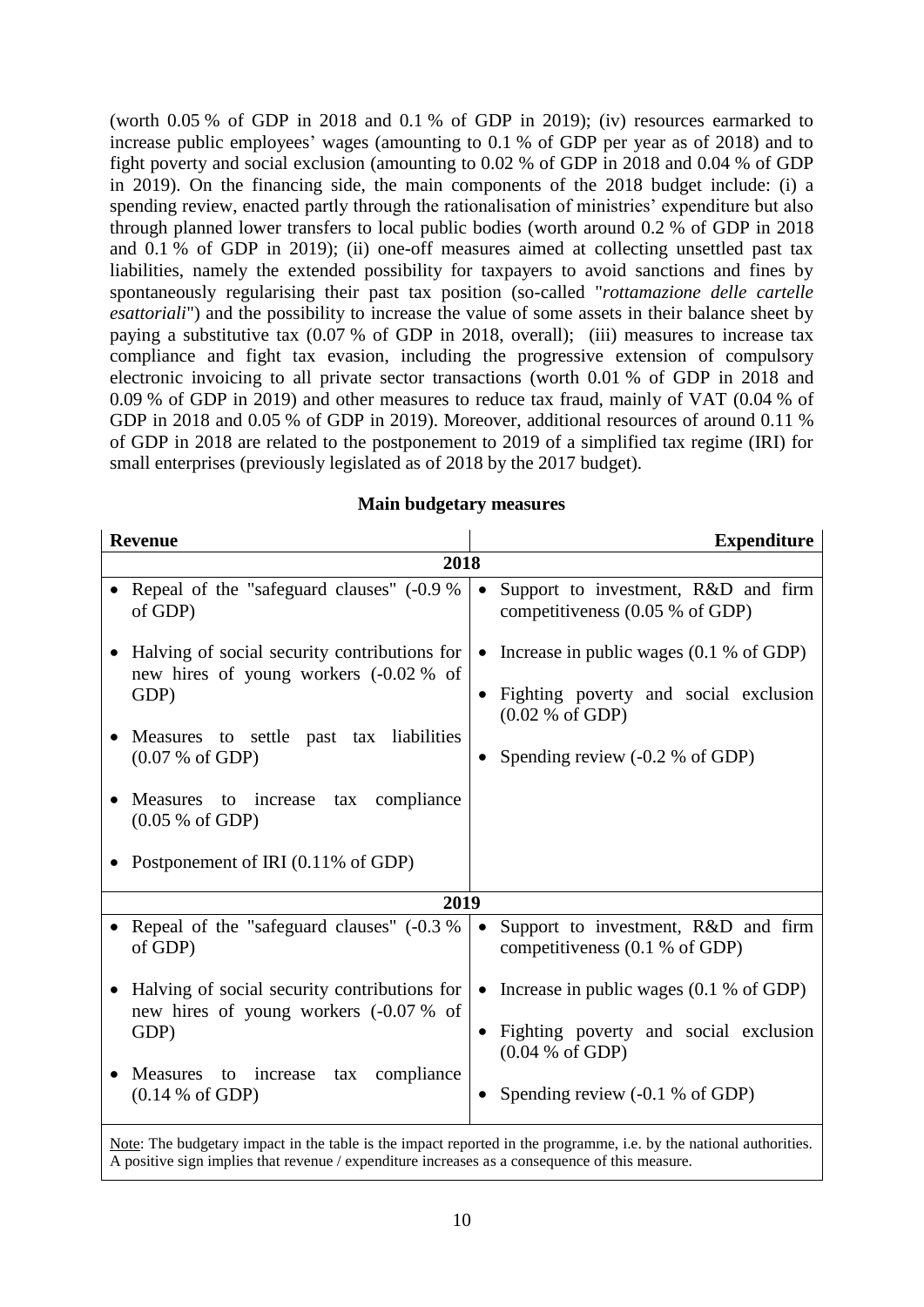#### <span id="page-10-0"></span>**3.4. DEBT DEVELOPMENTS**

After growing by some 5 percentage points per year on average during the double-dip recession of 2008-2013, Italy's government debt-to-GDP ratio continued to increase in 2014- 2015 at a slower pace of 1 percentage point per year on average, before peaking at 132.0 % in 2016. In 2017 the debt-to-GDP declined only slightly to 131.8%. The decrease was limited partly due to a still debt-increasing "snowball" effect, as the real implicit cost of debt, while gradually shrinking (to 2.3 %, from 2.7 % in 2013), remained above real GDP growth (1.5 %). In fact, real spot interest rates on new government securities issuances, hovering around zero in 2015-2017, only gradually passed through into the real servicing cost of the outstanding debt stock, given the duration of the Italian debt and the roll-over period combined with low inflation (GDP deflator growth of 0.6 %). The positive interest rategrowth rate differential (0.8 percentage points, compared to 1.3 in 2015-2016) implied a still large debt-increasing impact from the "snowball" effect (1.1 % of GDP). On the other hand, a broadly stable primary surplus at 1.5 % of GDP helped to curb debt dynamics in 2017. The stock-flow adjustment was slightly debt-increasing in 2017 (0.2 %), mainly due to the impact of derivatives and of support to the banking sector, partly offset by the reduction in the liquidity buffer, while there were no privatisation proceeds.

In 2018, the Stability Programme projects the debt-to-GDP ratio to decrease to 130.8 %, down by 1 percentage point from the 2017 level. The projected favourable dynamics is mainly the result of a debt-decreasing "snowball" effect (-0.2 % of GDP), and a slight improvement in the primary surplus (to 1.9 % of GDP) more than offsetting the debt-increasing stock-flow adjustment (1.1 % of GDP). The Commission forecasts the debt ratio to decrease to 130.7 % of GDP in 2018, broadly in line with the Stability Programme. The marginal difference is due to a slightly smaller stock-flow adjustment (0.9 % of GDP compared to 1.1 % in the Stability Programme) related to the smaller cash-accrual difference, while the net accumulation of financial assets is lower in the government projections also because they include 0.3 % of GDP of privatisation proceeds that the Commission forecast does not incorporate, given the added uncertainty related to the formation of a new government and the recent track record of below-target privatisations.

For 2019, the Stability Programme projects a further significant decline in the debt-to-GDP ratio to 128.0 %, mainly triggered by a large increase in the primary balance (to 2.7 % of GDP) and a debt-decreasing "snowball effect" (-0.5 % of GDP) explained by stronger nominal GDP growth compared to 2018, only partly offset by a debt-increasing stock-flow adjustment (0.6 % of GDP). The Commission forecasts a more limited decline in the debt-to-GDP ratio in 2019, to 129.7 %. The difference is also related to the lack of a VAT hike and lower real GDP growth, implying lower primary surplus (1.7 % of GDP). Moreover, due to lower nominal GDP growth (2.5 % compared to 3.2 %), the "snowball" effect turns slightly debt-increasing again (0.3 %) in the Commission forecast. Finally, the Commission incorporates only half of the 0.3% of GDP privatisation proceeds projected by the government for 2019. Risks to both the Commission and the Stability Programme debt projections are related to a worse-than-anticipated growth outlook, lower privatisation proceeds, and lower inflation. The Stability Programme project the debt-to-GDP ratio to continue declining over the rest of the programme period, reaching 122.0 % in 2021, also thanks to (unspecified) privatisation proceeds projected at 0.3 % of GDP per year and increasing primary surplus.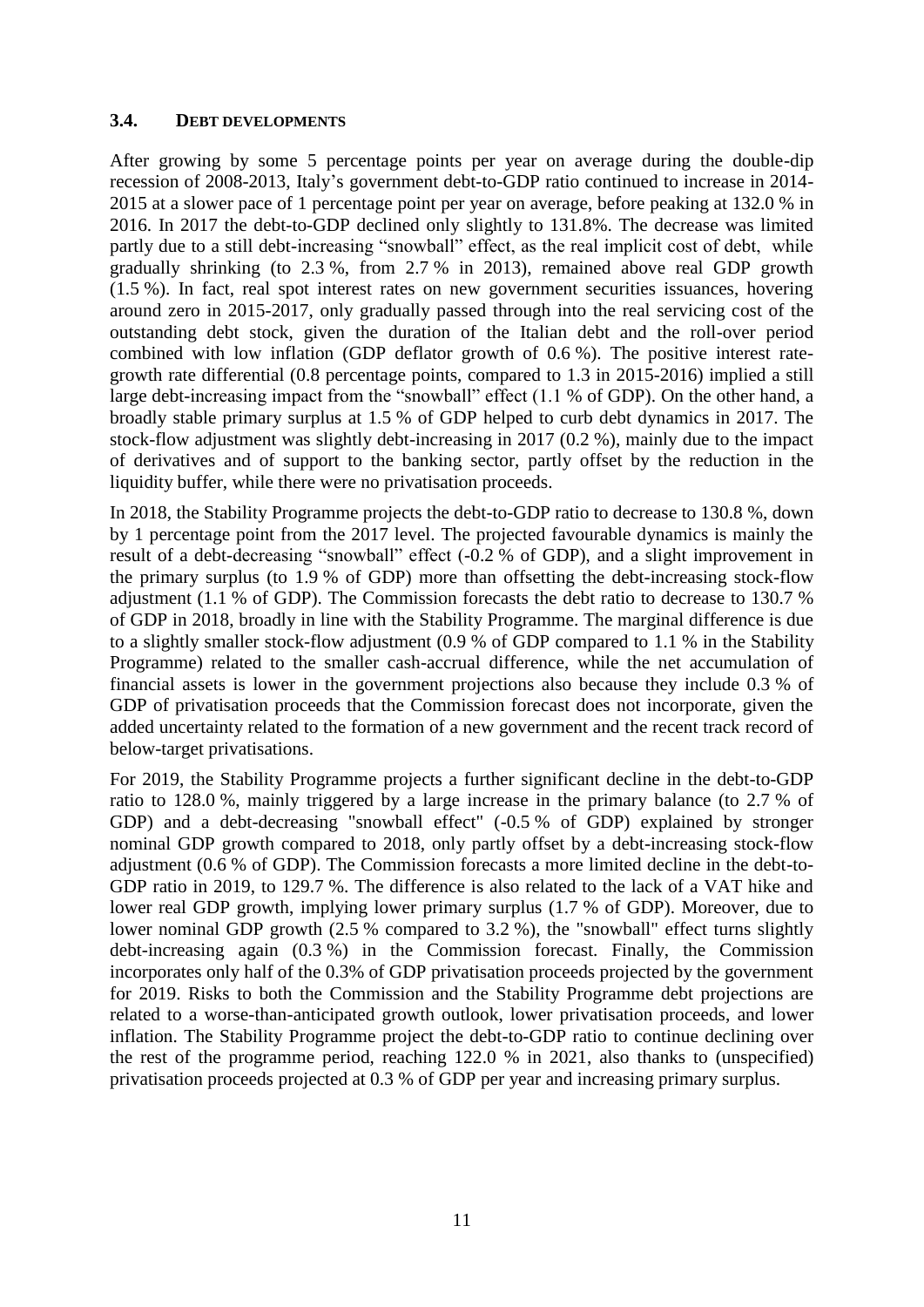|                               | Average   |        | 2018       |        | 2019       |        | 2020   | 2021   |
|-------------------------------|-----------|--------|------------|--------|------------|--------|--------|--------|
| % of GDP                      | 2012-2016 | 2017   | <b>COM</b> | SP     | <b>COM</b> | SP     | SP     | SP     |
| Gross debt ratio <sup>1</sup> | 129.5     | 131.8  | 130.7      | 130.8  | 129.7      | 128.0  | 124.7  | 122.0  |
| Change in the ratio           | 3.1       | $-0.2$ | $-1.1$     | $-1.0$ | $-1.0$     | $-2.8$ | $-3.3$ | $-2.7$ |
| Contributions <sup>2</sup> :  |           |        |            |        |            |        |        |        |
| 1. Primary balance            | $-1.8$    | $-1.5$ | $-1.9$     | $-1.9$ | $-1.7$     | $-2.7$ | $-3.4$ | $-3.7$ |
| 2. "Snow-ball" effect         | 3.8       | 1.1    | $-0.1$     | $-0.2$ | 0.3        | $-0.5$ | $-0.4$ | 0.2    |
| Of which:                     |           |        |            |        |            |        |        |        |
| Interest expenditure          | 4.5       | 3.8    | 3.6        | 3.5    | 3.5        | 3.5    | 3.4    | 3.5    |
| Growth effect                 | 0.6       | $-1.9$ | $-1.9$     | $-1.9$ | $-1.5$     | $-1.8$ | $-1.6$ | $-1.5$ |
| Inflation effect              | $-1.3$    | $-0.8$ | $-1.8$     | $-1.8$ | $-1.6$     | $-2.2$ | $-2.2$ | $-1.8$ |
| 3. Stock-flow                 | 1.1       | 0.2    | 0.9        | 1.1    | 0.4        | 0.5    | 0.5    | 0.8    |
| adjustment                    |           |        |            |        |            |        |        |        |
| Of which:                     |           |        |            |        |            |        |        |        |
| Cash/accruals diff.           |           |        |            | 0.8    |            | 0.6    | 0.5    | 0.5    |
| Acc. financial assets         |           |        |            | 0.2    |            | 0.1    | 0.1    | 0.3    |
| Privatisation                 |           |        |            | $-0.3$ |            | $-0.3$ | $-0.3$ | 0.0    |
| Val. effect & residual        |           |        |            | 0.0    |            | 0.0    | 0.1    | 0.0    |

**Table 3: Debt developments**

Notes:

End of period.

 $2^2$ The snow-ball effect captures the impact of interest expenditure on accumulated debt, as well as the impact of real GDP growth and inflation on the debt ratio (through the denominator). The stock-flow adjustment includes differences in cash and accrual accounting, accumulation of financial assets and valuation and other residual effects.

*Source :*

*Commission 2018 spring forecast (COM); Stability Programme (SP), Commission calculations.*

# <span id="page-11-0"></span>**3.5. RISK ASSESSMENT**

The Commission 2018 spring forecast, which incorporates the impact of the measures adopted with the 2018 budget, projects the headline deficit at 1.7 % of GDP in 2018. This is slightly higher than the 1.6 % of GDP deficit target of the programme, which is mainly explained by more dynamic primary expenditure expected in the Commission 2018 spring forecast (+1.6 % y-o-y against 1.5 % in the Stability Programme) and slightly more conservative revenue projections (+2.4 % y-o-y against 2.5 % in the Stability Programme).

In 2019, the Commission 2018 spring forecast points to a deficit of 1.7 % of GDP, markedly higher than the 0.8 % deficit projected by the government despite similar real GDP growth (1.3 % and 1.2 %, respectively). The projections of the Stability Programme assume the activation of the VAT hike legislated as a "safeguard clause", whose size was reduced by the 2018 budget to around 0.7 % of GDP in 2019, down from the previously legislated 1.0 %. As the activation of safeguard clauses has been systematically postponed in recent years and no details about possible alternative compensating measures are provided in the Stability Programme, their budgetary impact is not incorporated in the no-policy-change Commission 2018 spring forecast. Moreover, once social transfers in cash are excluded, current primary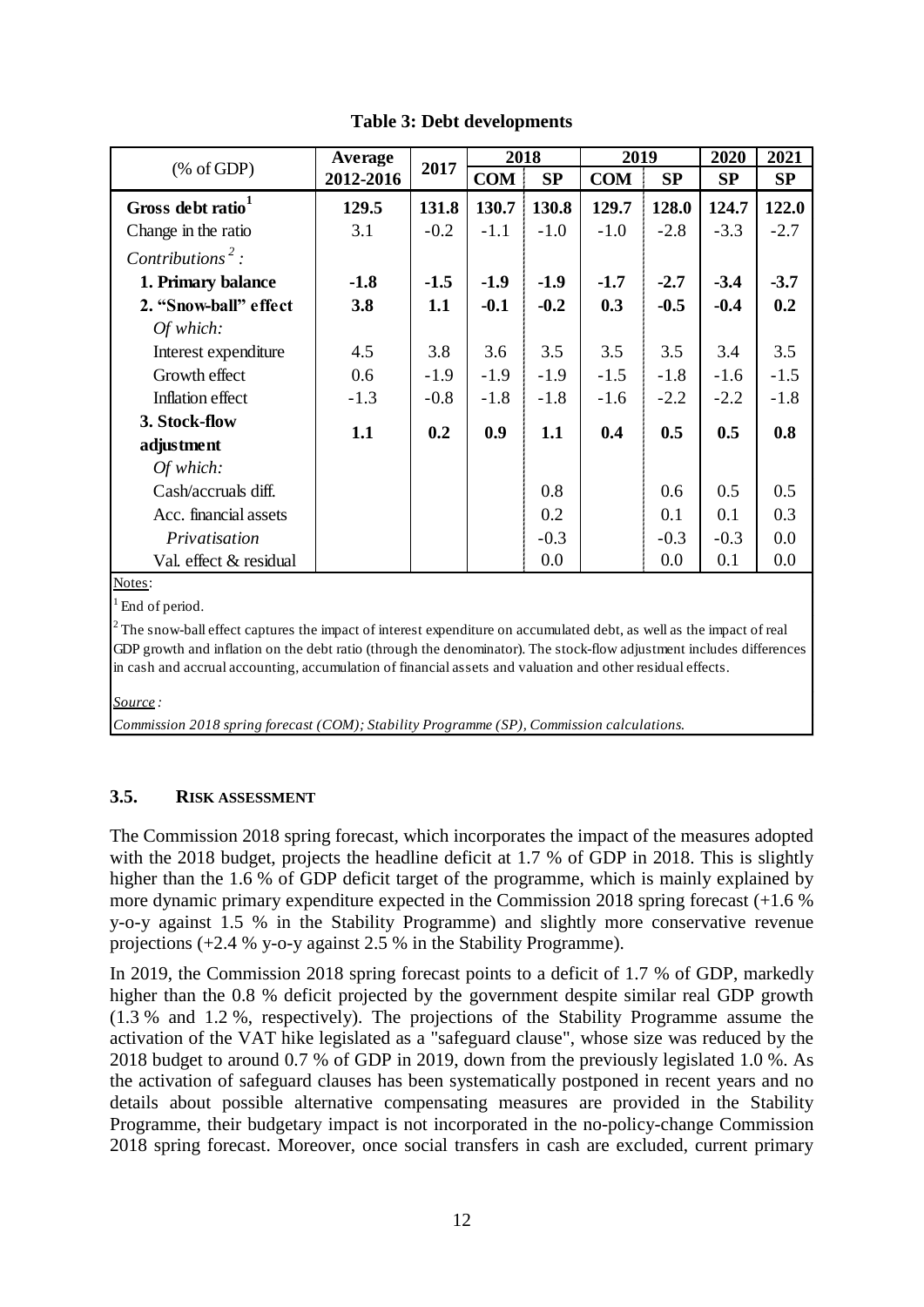

**Figure 2: Government debt projections in successive programmes (% of GDP)** 

Source: Commission 2018 spring forecast; Stability Programmes

expenditure projections for 2019 show a decline of 0.6 % y-o-y in nominal terms in the Stability Programme. These already ambitious trend developments seem to leave little room for additional sizeable savings. For 2020 and 2021, the continuous projected reduction in primary expenditure at 0.5 % percentage point of GDP per year on average appears optimistic, also given that it does not include additional resources for the renewal of public wages. In addition, the medium-term budgetary projections of the Stability Programme entail downside risks also for the growth projections. In particular, the Commission 2018 spring forecast expects a slightly lower real GDP growth for 2019 than the 2018 Stability Programme, despite a higher deficit. This suggests that the increase in VAT rates needed to ensure a lower headline deficit in the Programme could affect real GDP growth more than expected. These downside risks to the budgetary and nominal GDP growth projections in the Stability Programme are compounded by additional risks to the debt ratio, whose reduction partly rely on optimistic privatisation proceeds. Finally, uncertainty related to the new budgetary strategy of the upcoming government may imply a risk to the Stability Programme's projections. The Commission Opinion on the 2018 Draft Budgetary Plan for Italy pointed at downside risks concerning both the government and the Commission budgetary projections for 2017. The 2017 headline deficit turned out higher than expected both by the Commission 2017 autumn forecast and the 2018 Draft Budgetary Plan projections, at 2.3 % of GDP, instead of 2.1 %. The worse-than-expected outcome was due to additional costs for public support to the banking sector (0.3 % of GDP), while the headline deficit without such costs would have been 1.9 % of GDP, i.e. below the projections of the Draft Budgetary Plan. Still, an important factor to explain this outcome was the postponed recording of the increase of public wages from 2017 to 2018. Therefore, the better-thanexpected outcome in 2017 does not point to excessively conservative forecasts in the autumn.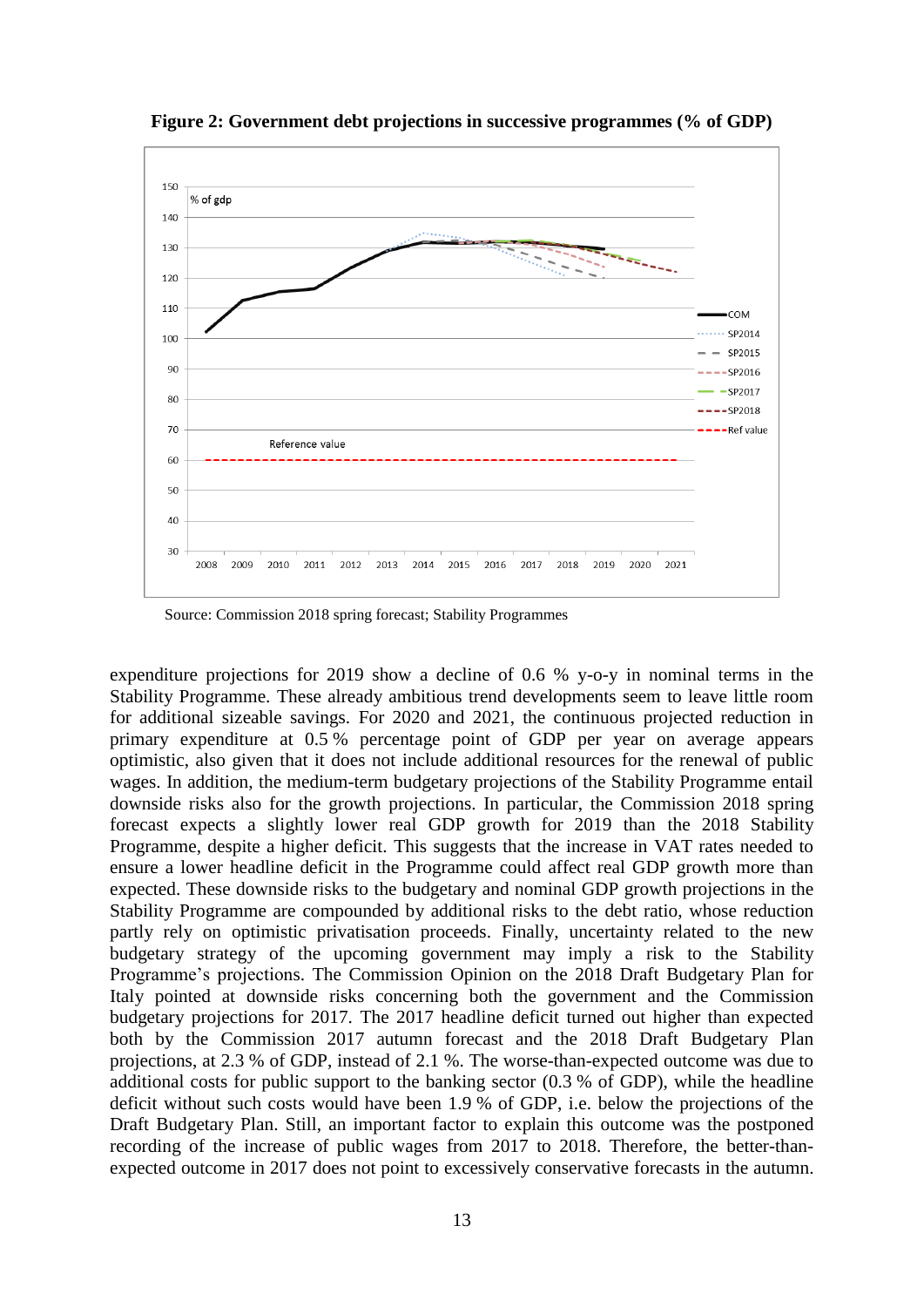Overall, Italy's past stability programmes tended to delay the attainment of a balanced budget, and thus an adequate reduction of the debt-to-GDP ratio (see Figure 1 and Figure 2). While this was arguably related to the low growth and low inflation environment, the high public debt increases the vulnerability of the economy to financial risks associated with higher interest rates. On the contrary, a gradually improving fiscal position, in line with the Stability Programme projections, would help to maintain financial markets' confidence.

### <span id="page-13-0"></span>**4. COMPLIANCE WITH THE PROVISIONS OF THE STABILITY AND GROWTH PACT**

### **Box 1. Council Recommendations addressed to ITALY**

On 11 July 2017, the Council addressed recommendations to Italy in the context of the European Semester. In particular, in the area of public finances the Council recommended to Italy "to pursue a substantial fiscal effort in 2018, in line with the requirements of the preventive arm of the Stability and Growth Pact, taking into account the need to strengthen the ongoing recovery and to ensure the sustainability of Italy's public finances; ensure timely implementation of the privatisation programme and use windfall gains to accelerate the reduction of the general government debt-to-GDP ratio; shift the tax burden from the factors of production onto taxes less detrimental to growth in a budget-neutral way by taking decisive action to reduce the number and scope of tax expenditures, reforming the outdated cadastral system and reintroducing the first residence tax for highincome households; and broaden the compulsory use of electronic invoicing and payments."

The Council noted that "in 2018, in the light of its fiscal situation and in particular of its debt level, Italy is expected to further adjust towards its medium-term budgetary objective of a balanced budgetary position in structural terms. According to the commonly agreed adjustment matrix under the Stability and Growth Pact, that adjustment translates into a requirement of a nominal rate of reduction of net primary government expenditure of at least 0.2 % in 2018, corresponding to an annual structural adjustment of at least 0.6 % of GDP. Under unchanged policies, there is a risk of a significant deviation from the requirement in 2018. (…) As recalled in the Commission Communication accompanying these country-specific recommendations, the assessment of the 2018 Draft Budgetary Plan and subsequent assessment of 2018 budget outcomes will need to take due account of the goal to achieve a fiscal stance that contributes to both strengthening the ongoing recovery and ensuring the sustainability of Italy's public finances."

# <span id="page-13-1"></span>**4.1. Compliance with the debt criterion**

Italy's general government debt-to-GDP ratio only slightly decreased in 2017 to 131.8 % (from 132.0 % in 2016), remaining well above the Treaty reference value of 60 %, and based on the Commission 2018 spring forecast, Italy was found not to be compliant with the debt reduction benchmark in that year (with a gap to the debt benchmark of 5.1 % of GDP – see Table 5). Expected debt developments in both the Commission 2018 spring forecast and the Stability Programme show that Italy is not projected to comply with the debt reduction benchmark in 2018 and 2019 either. Gaps to compliance based on the Commission 2018 spring forecast are expected to remain large and stable at 5.1 % of GDP in both years. These gaps would be significantly lower (1.3 % and 0.8 % of GDP, respectively, based on the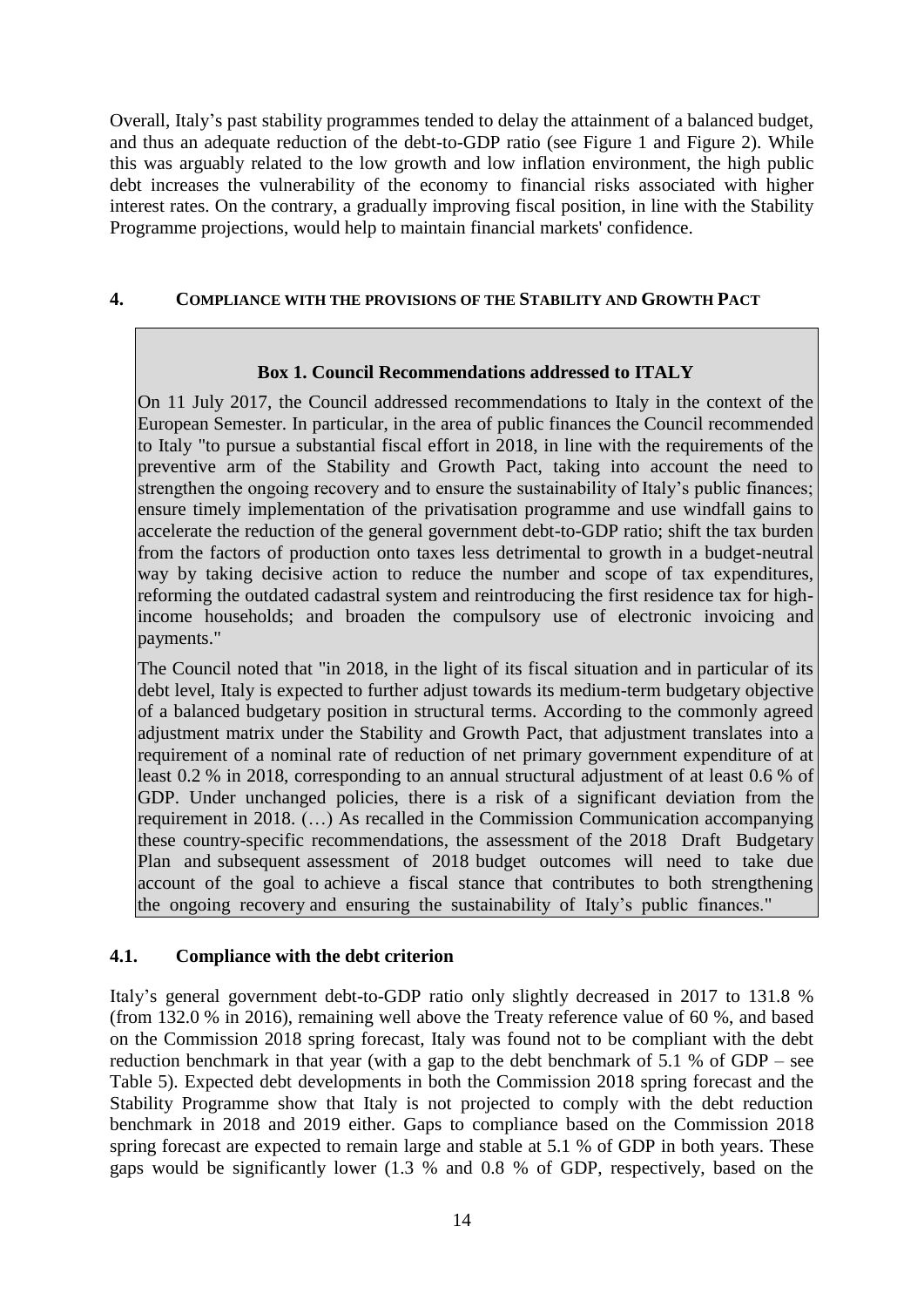forward-looking configuration of the benchmark), if the projections put forward in the Stability Programme for the period 2019-2021 were realised.

As the government debt to GDP ratio breached the reference value of 60% in 2017 based on notified data, there appears to be prima facie a risk of the existence of an excessive deficit in Italy in the sense of the Treaty and the Stability and Growth Pact. The Commission has therefore prepared a report under Article 126(3) TFEU to assess Italy's compliance with the debt criterion of the Treaty.

This report was adopted on 23 May 2018 and includes an assessment of all the relevant factors, notably: (i) the improving macroeconomic conditions, no longer explaining Italy's large gaps with the debt reduction benchmark; (ii) the ex-post compliance with the required adjustment towards the MTO in 2017 but the risk of significant deviation in 2018 based on the Commission 2018 spring forecast; and (iii) some progress in adopting and implementing growth-enhancing structural reforms. Based on this assessment, the report came to the conclusion that the debt criterion as defined in the Treaty and in Regulation (EC) No 1467/1997 should be considered as currently complied with, and that an EDP is thus not warranted at this stage, having regard in particular to Italy's ex-post compliance with the preventive arm in 2017. However, the adjustment in 2018 appears inadequate to ensure compliance with the adjustment path towards the MTO in 2018 based on the Commission 2018 spring forecast. The Commission will reassess compliance on the basis of the ex-post data for 2018 to be notified in Spring 2019.

|                                                        |                              |       | 2018       | 2019      |            |
|--------------------------------------------------------|------------------------------|-------|------------|-----------|------------|
|                                                        | 2017<br>132<br>5.1<br>$-0.3$ | SP    | <b>COM</b> | <b>SP</b> | <b>COM</b> |
| Gross debt ratio                                       |                              | 130.8 | 130.7      | 128.0     | 129.7      |
| Gap to the debt benchmark $^{1,2}$                     |                              | 1.4   | 5.1        | 0.8       | 5.1        |
| Structural adjustment 3                                |                              | 0.1   | 0.0        | 0.7       | $-0.3$     |
| To be compared to:<br>Required adjustment <sup>4</sup> |                              |       |            |           |            |
| Notes:                                                 |                              |       |            |           |            |

**Table 4. Compliance with the debt criterion** 

 $1$  Not relevant for Member Sates that were subject to an EDP procedure in November 2011 and for a period of three years following the correction of the excessive deficit.

 $<sup>2</sup>$  Shows the difference between the debt-to-GDP ratio and the debt benchmark. If positive, projected</sup> gross debt-to-GDP ratio does not comply with the debt reduction benchmark.

<sup>3</sup> Applicable only during the transition period of three years from the correction of the excessive deficit for EDP that were ongoing in November 2011.

 $4$  Defines the remaining annual structural adjustment over the transition period which ensures that - if followed – Member State will comply with the debt reduction benchmark at the end of the transition period, assuming that COM (S/CP) budgetary projections for the previous years are achieved.

*Source :*

*Commission 2018 spring forecast (COM); Stability Programme (SP), Commission calculations.*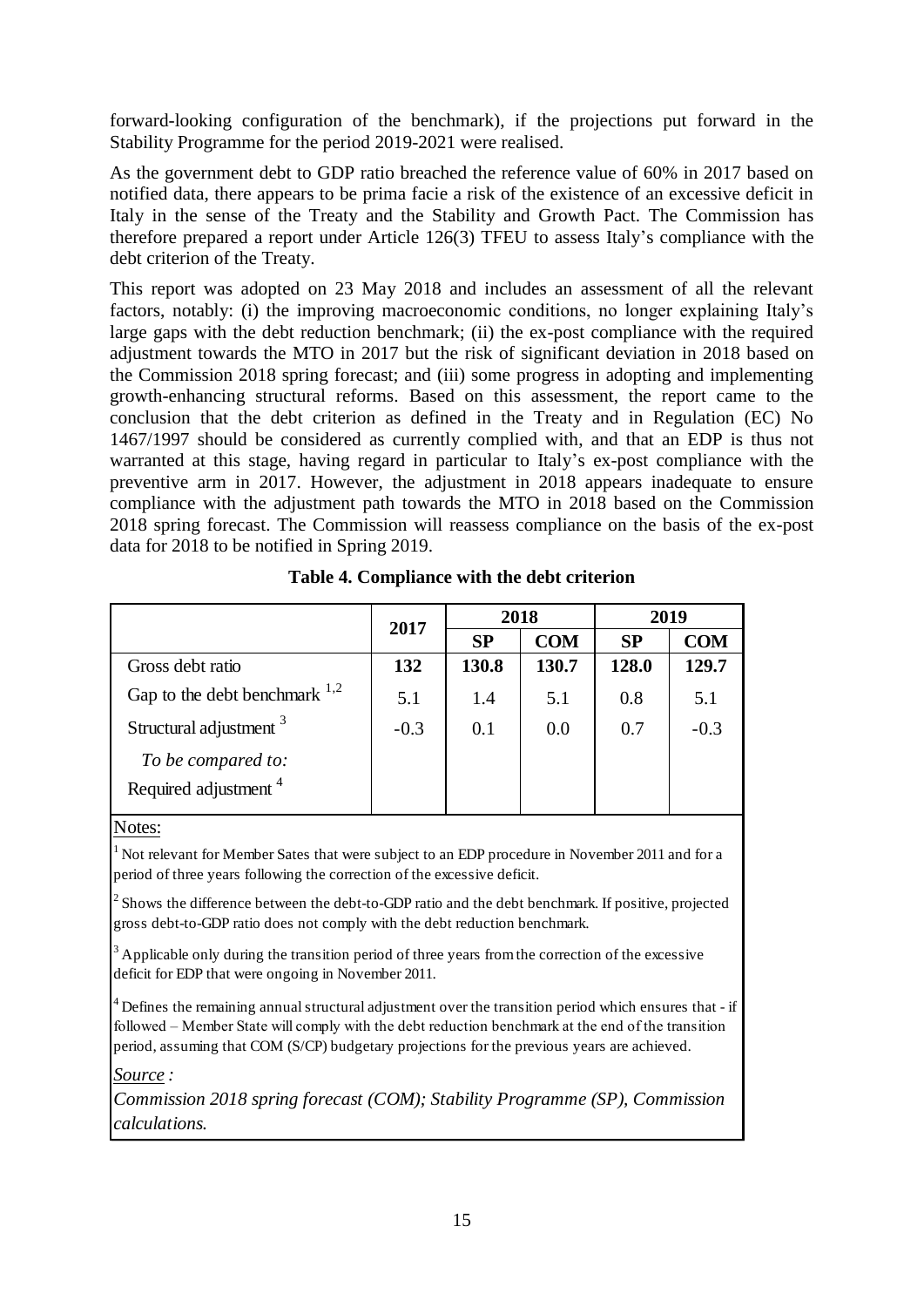#### <span id="page-15-0"></span>**4.2. Compliance with the required adjustment path towards the MTO**

#### *Assessment of requests for deviating from SGP requirements*

In the 2017 Draft Budgetary Plan and the following budgetary documents (2017 Stability Programme and 2018 Draft Budgetary Plan), the Italian authorities pointed to exceptional expenditures in 2017 related to (i) the ongoing refugee crisis and the need to set up a comprehensive policy of migration management, and (ii) a preventive investment plan for the protection of the national territory against seismic risks, in particular by addressing hydrogeological risks and securing schools. The 2018 Stability Programme confirmed that exceptional expenditure in 2017 related to migration and protection against seismic risks was significant and provided adequate evidence of the scope and nature of these additional budgetary costs. More specifically, as regards migration this expenditure amounted to 0.22% of GDP in 2016 and was estimated in the 2017 Stability Programme at 0.25% of GDP in 2017. The Commission quantified the additional allowance to be granted ex ante for the refugee-related expenditure in 2017 at 0.16% of GDP, corresponding to the overall cost projected for 2017, net of the 0.09% of GDP deviation already granted in 2015 and 2016, so as to avoid double-counting. Based on outturn data, the 2018 Stability Programme confirms that the expenditure (excluding EU contributions) incurred in 2017 to face the exceptional influx of refugees, particularly in terms of sea rescue operations and hospitality, healthcare and education costs, amounted to EUR 4.3 billion or 0.25 % of GDP. As regards seismic activity, the Draft Budgetary Plan for 2017 requested an additional allowance of 0.18% of GDP consisting of earthquake-related expenditures, which was confirmed by the 2017 Stability Programme and the 2018 Draft Budgetary Plan. The 2018 Stability Programme revised slightly upwards the expenditure in 2017 to 0.19 % of GDP, consisting of fiscal incentives for building recovery (0.12 % of GDP), direct interventions to reduce risks (0.03 % of GDP) and specific interventions to reduce vulnerabilities of school facilities (0.04 % of GDP).

Overall, as regards 2017, the Commission assesses that Italy can benefit from an overall temporary deviation of 0.35 % of GDP, of which: (i) 0.16 % of GDP is due to the exceptional inflow of refugees/migrants; and (ii) 0.19 % of GDP is for the preventive investment plan for the protection of the national territory against seismic risks.

#### *Adjustment towards the MTO*

In 2017, Italy's structural balance is expected to have deteriorated by 0.3 % of GDP based on the Commission 2018 spring forecast, reaching -1.7 % of GDP. The expenditure benchmark points to some deviation both over one year (gap of 0.3 % of GDP) and over 2016 and 2017 taken together (gap of 0.1 % of GDP per year, on average), as the growth rate of government expenditure, net of discretionary revenue measures and one-offs, has exceeded the applicable expenditure benchmark rate (-0.6 % in real terms). The structural balance pillar points to some deviation over one year (gap of 0.5 % of GDP) and to a significant deviation over 2016 and 2017 taken together (gap of 0.4 % of GDP per year, on average). Both in 2016 and 2017, the structural balance is negatively affected by significant revenue shortfalls and a lower GDP deflator than that underlying the expenditure benchmark, which are only partly compensated by the decline in interest spending. Taking into account those factors, the overall assessment points to some deviation in 2017.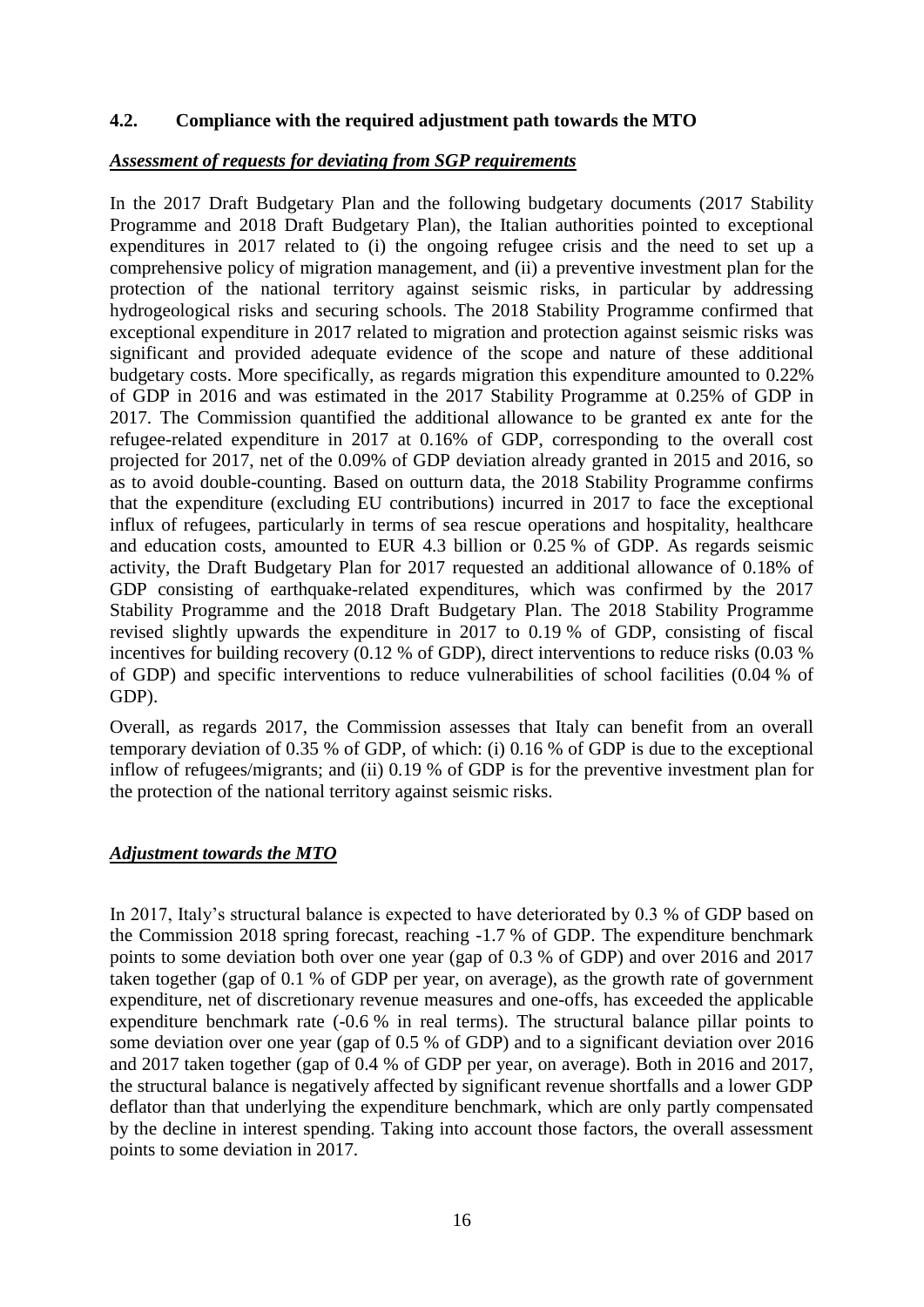As regards 2018, Italy was recommended to ensure a nominal rate of reduction of net primary government expenditure of at least 0.2 % in 2018, corresponding to an annual structural adjustment of at least 0.6 % of GDP. The Commission 2018 spring forecast expects Italy's structural balance to remain stable at 1.7 % of GDP, while the government plans in the Stability Programme project a small structural effort of 0.1 % of GDP.

Based on the Commission 2018 spring forecast, the expenditure benchmark points to a risk of significant deviation in 2018 both over one year (gap of 1 % of GDP) and over 2017 and 2018 taken together (gap of 0.7 % of GDP per year, on average), as the growth rate of government expenditure, net of discretionary revenue measures and one-offs, will exceed the applicable expenditure benchmark rate (0.2 % in nominal terms). The same conclusion can be reached on the basis of the structural balance pillar, which points to a risk of significant deviation both over one year (gap of 0.6 % of GDP) and over 2017 and 2018 taken together (gap of 0.6 % of GDP per year, on average). The structural balance is negatively impacted by revenue shortfalls (0.1 % of GDP), which are offset by the positive impact of a decline in interest expenditure (0.2 % of GDP), and a slightly higher GDP deflator and point estimate for potential GDP growth compared to those underlying the expenditure benchmark (0.3 % of GDP). Taking into account those factors, the overall assessment points to a risk of significant deviation from the preventive arm requirement in 2018 based on the Commission forecast.

However, the country-specific recommendations adopted by the Council on 11 July 2017 mentioned that the assessment of the 2018 Draft Budgetary Plan and subsequent assessment of 2018 budget outcomes will need to take due account of the goal of achieving a fiscal stance that contributes to both strengthening the ongoing recovery and ensuring the sustainability of public finances. Following the Commission's assessment of the strength of the recovery in Italy while giving due consideration to its sustainability challenges, carried out in the context of its opinion on Italy's Draft Budgetary Plan, the Commission considered that a fiscal structural effort of at least 0.3 % of GDP would be adequate in 2018, without any additional margin of deviation over one year. This corresponds to a nominal rate of growth of net primary expenditure not exceeding 0.5 %. Even taking that into account in the overall assessment, there is a risk of a significant deviation from the recommended adjustment path towards the MTO in 2018 based on the Commission 2018 spring forecast.

For 2019, Italy is recommended to ensure that the nominal growth rate of net primary government expenditure does not exceed 0.1 %, corresponding to an annual structural adjustment of 0.6 % of GDP. The Commission 2018 spring forecast expects Italy's structural balance to deteriorate by 0.3 % of GDP in 2019, reaching -2.0 % of GDP under a no-policychange assumption. The expenditure benchmark points to a risk of significant deviation both over one year (gap of 1 % of GDP) and over 2018 and 2019 taken together (gap of 0.8 % of GDP per year, on average), as the growth rate of government expenditure, net of discretionary revenue measures and one-offs, will exceed the applicable expenditure benchmark rate (0.1% in nominal terms) in 2019. The same conclusion can be reached on the basis of the structural balance pillar, which points to a risk of significant deviation both over one year (gap of 0.9 % of GDP) and over 2018 and 2019 taken together (gap of 0.6 % of GDP per year, on average). The structural balance is positively impacted by a slightly higher point estimate for potential GDP growth compared to the medium-term average underlying the expenditure benchmark (0.2 % of GDP). Taking into account those factors, the overall assessment points to a risk of significant deviation in 2019.

In summary, based on the Commission 2018 spring forecast, Italy appears to be broadly compliant with the preventive arm requirements regarding progress towards the MTO in 2017. A risk of a significant deviation from the adjustment path towards the MTO is to be expected both in 2018 and 2019.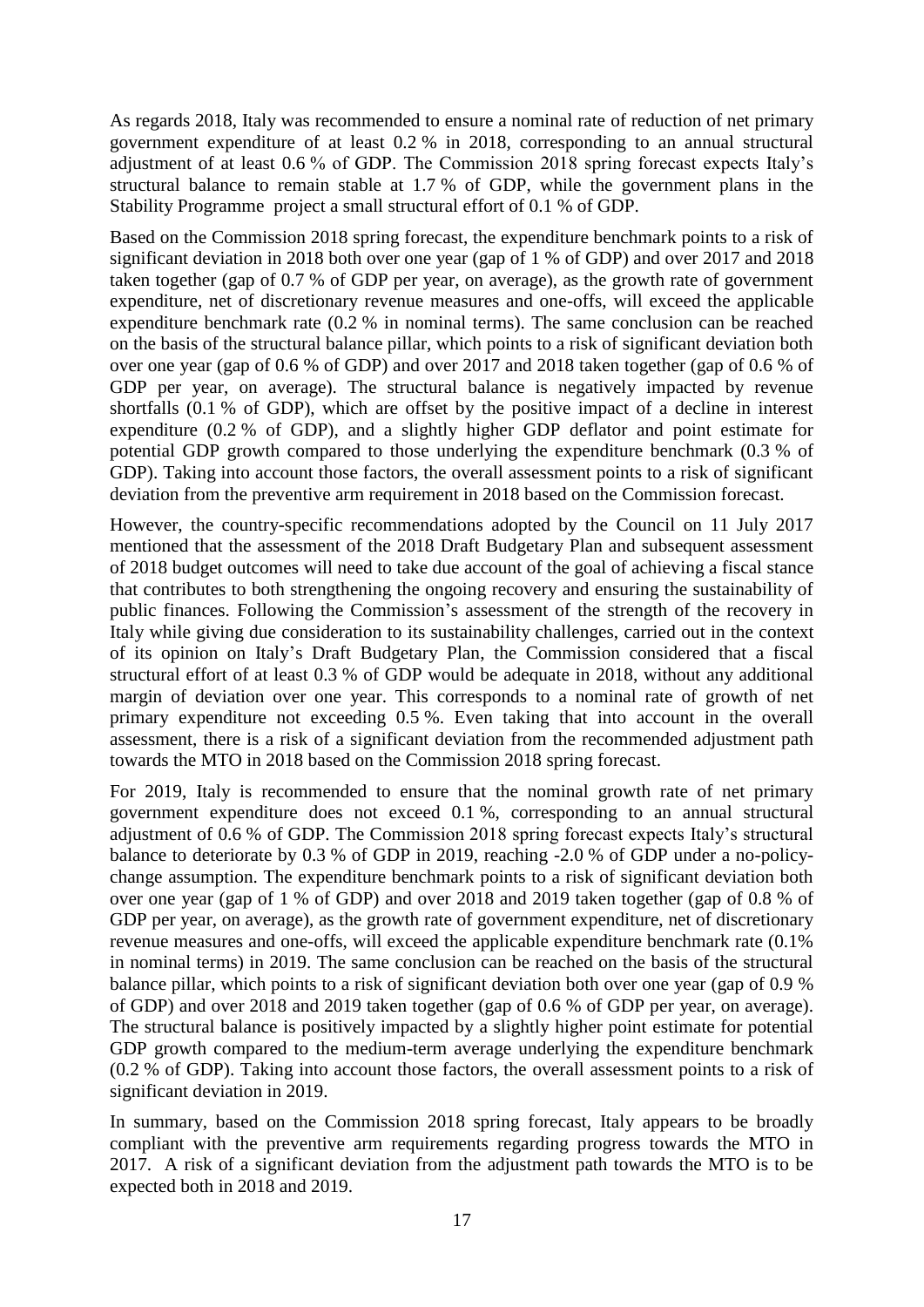| $(% \mathcal{L}_{0}^{\ast }\otimes \mathcal{L}_{1})$ (% of GDP) | 2017       |        | 2018       |           | 2019                     |  |  |
|-----------------------------------------------------------------|------------|--------|------------|-----------|--------------------------|--|--|
| Initial position <sup>1</sup>                                   |            |        |            |           |                          |  |  |
| Medium-term objective (MTO)                                     | 0.0        | 0.0    |            | 0.0       |                          |  |  |
| Structural balance <sup>2</sup> (COM)                           | $-1.7$     |        | $-1.7$     |           | $-2.0$                   |  |  |
| Structural balance based on freezing (COM)                      | $-2.0$     |        | $-1.7$     |           | $\overline{\phantom{0}}$ |  |  |
| Position vis-a -vis the $MTO3$                                  | Not at MTO |        | Not at MTO |           | Not at MTO               |  |  |
|                                                                 | 2017       |        | 2018       |           | 2019                     |  |  |
| % of GDP                                                        | <b>COM</b> | SP     | <b>COM</b> | <b>SP</b> | <b>COM</b>               |  |  |
| Structural balance pillar                                       |            |        |            |           |                          |  |  |
| Required adjustment <sup>4</sup>                                | 0.6        |        | 0.6        |           | 0.6                      |  |  |
| Required adjustment corrected <sup>5</sup>                      | 0.2        | 0.6    |            | 0.6       |                          |  |  |
| Change in structural balance <sup>6</sup>                       | $-0.3$     | 0.1    | 0.0        | 0.7       | $-0.3$                   |  |  |
| One-year deviation from the required adjustment $\sqrt{ }$      | $-0.5$     | $-0.5$ | $-0.6$     | 0.1       | $-0.9$                   |  |  |
| Two-year average deviation from the required                    | $-0.4$     | $-0.5$ | $-0.6$     | $-0.2$    | $-0.8$                   |  |  |
| adjustment <sup>7</sup>                                         |            |        |            |           |                          |  |  |
| Expenditure benchmark pillar                                    |            |        |            |           |                          |  |  |
| Applicable reference rate <sup>8</sup>                          | $-0.6$     |        | $-0.2$     |           | 0.1                      |  |  |
| One-year deviation adjusted for one-offs <sup>9</sup>           | $-0.3$     | $-0.7$ | $-1.0$     | 0.0       | $-1.0$                   |  |  |
| Two-year deviation adjusted for one-offs <sup>9</sup>           | $-0.1$     | $-0.5$ | $-0.7$     | $-0.3$    | $-1.0$                   |  |  |
| PER MEMORIAM: One-year deviation <sup>10</sup>                  | $-0.5$     | $-0.6$ | $-0.9$     | $-0.1$    | $-1.1$                   |  |  |
| PER MEMORIAM: Two-year average deviation <sup>10</sup>          | 0.0        | $-0.6$ | $-0.7$     | $-0.3$    | $-1.0$                   |  |  |
| <b>Notes</b>                                                    |            |        |            |           |                          |  |  |

#### **Table 5: Compliance with the requirements under the preventive arm**

1 The most favourable level of the structural balance, measured as a percentage of GDP reached at the end of year t-1, between spring forecast (t-1) and the latest forecast, determines whether there is a need to adjust towards the MTO or not in year t. A margin of 0.25 percentage points (p.p.) is allowed in order to be evaluated as having reached the MTO. and the latest forecast, determines whether there is a<br>allowed in order to be evaluated as having reached the<br> $^2$  Structural balance = cyclically-adjusted governmen<br> $^3$  Based on the relevant structural balance at year t

<sup>2</sup> Structural balance = cyclically-adjusted government balance excluding one-off measures.

<sup>4</sup> Based on the position vis-à-vis the MTO, the cyclical position and the debt level (See European Commission:

Vade mecum on the Stability and Growth Pact, page 38.).

<sup>5</sup> Based on the relevant structural balance at year t-1.<br><sup>4</sup> Based on the position vis-à-vis the MTO, the cyclical position and the debt level (See European Commission:<br><sup>5</sup> Required adjustment corrected for the clauses, t

<sup>5</sup> Change in the structural balance compared to year t-1. Expost assessment (for 2017) is carried out on the basis of Commission 2018 spring forecast.

The difference of the change in the structural balance and the corrected required adjustment.

<sup>8</sup> Reference medium-term rate of potential GDP growth. The (standard) reference rate applies from year t+1, if the country has reached its MTO in year t. A corrected rate applies as long as the country is adjusting towar Forecast.<br>
<sup>7</sup> The difference of the change in the structural balance and the corrected required adjustment.<br>
<sup>8</sup> Reference medium-term rate of potential GDP growth. The (standard) reference rate applies from year t+1, if year t. A corrected rate applies as long as the country is adjusting towards its MTO, including in year t.

the applicable reference rate in terms of the effect on the structural balance. The expenditure aggregate used for the expenditure benchmark is obtained following the commonly agreed methodology. A negative sign implies that expenditure growth exceeds the applicable reference rate.

 $10$  Deviation of the growth rate of public expenditure net of discretionary revenue measures and revenue increases mandated by law from the applicable reference rate in terms of the effect on the structural balance. The expenditure aggregate used for the expenditure benchmark is obtained following the commonly agreed methodology. A negative sign implies that expenditure growth exceeds the applicable reference rate.

*Source :*

*Stability Programme (SP); Commission 2018 spring forecast (COM); Commission calculations.*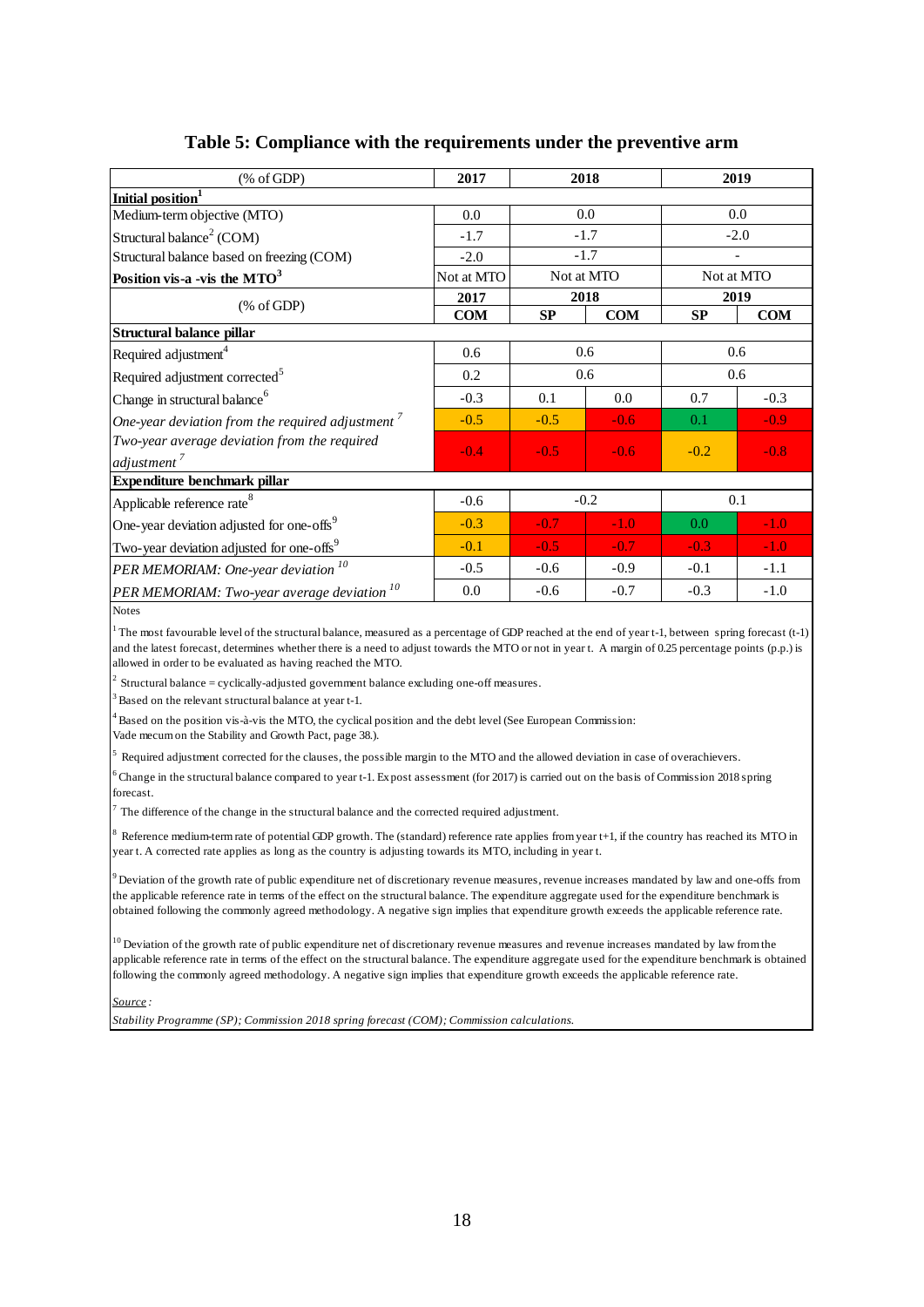#### <span id="page-18-0"></span>**5. FISCAL SUSTAINABILITY**

Italy does not appear to face fiscal sustainability risks in the short run. Nonetheless, there are some indications that the fiscal side of the economy poses potential challenges, mainly related to a high debt-to-GDP ratio.*<sup>2</sup>*

Based on Commission 2018 spring forecasts and a no-fiscal policy change scenario beyond the forecast horizon, government debt, at 131.8 % of GDP in 2017, is expected to broadly stabilise by 2028, thus remaining above the 60 % of GDP Treaty threshold. Over this horizon, government debt is projected to decline by 2024 to 127.7 % of GDP and then to increase by 2028 to more than 132 % of GDP. Sensitivity analysis shows similar risks.<sup>3</sup> Overall, this highlights high risks for the country from debt sustainability analysis in the medium term. The full implementation of the Stability Programme would put debt on a decreasing path by 2028, although remaining above the 60% of GDP reference value in 2028.

The medium-term fiscal sustainability risk indicator  $S1<sup>4</sup>$  is at 7.5 percentage points of GDP, primarily related to the high level of government debt contributing with 4.9 percentage points of GDP, thus indicating high risks in the medium term. The full implementation of the Stability Programme would put the sustainability risk indicator S1 at 6.3 percentage points of GDP, leading to a similar medium-term risk. Overall, risks to fiscal sustainability over the medium term are, therefore, high. Fully implementing the fiscal plans in the Stability Programme would decrease those risks.

The long-term fiscal sustainability risk indicator S2 is at 1.8 % of GDP. In the long term, Italy therefore appears to face low fiscal sustainability risks, primarily related to the projected ageing costs contributing 1.1 percentage points of GDP. Full implementation of the programme would put the S2 indicator at -0.2 percentage points of GDP, leading to a similar long-term risk, but making the S2 indicator more resilient to possible upward revision of ageing costs.<sup>5</sup> However, the long-term sustainability ensured by past pensions reforms, by curbing implicit liabilities arising from population ageing, is slowly deteriorating. This is due to worsening demographic trends projected by Eurostat and the fact that the 2017 and 2018 budgets contained measures that partially reversed past pension reforms and slightly increased Italy's old-age pension expenditure over the medium term. The latter, at around 15 % of potential GDP in 2016, is already one of the highest in the EU/OECD. Overall, any further backtracking on the implementation of past healthcare and pension reforms, in particular the adjustment of the retirement age, could further worsen Italy's long-term sustainability risks.

1

 $2$  This conclusion is based on the short-term fiscal sustainability risk indicator S0. See the note to Table 5 for a definition of the indicator.

<sup>&</sup>lt;sup>3</sup> Sensitivity analysis includes several deterministic debt projections, as well as stochastic projections (see Debt Sustainability Monitor 2017 for more details).

<sup>&</sup>lt;sup>4</sup> See the note to Table 5 for a definition of the indicator.

<sup>&</sup>lt;sup>5</sup> The projected costs of ageing used to compute the debt projections and the fiscal sustainability indicators S1 and S2 are based on the updated projections, endorsed by the EPC on 30 January 2018, and to be published in the forthcoming Ageing Report 2018.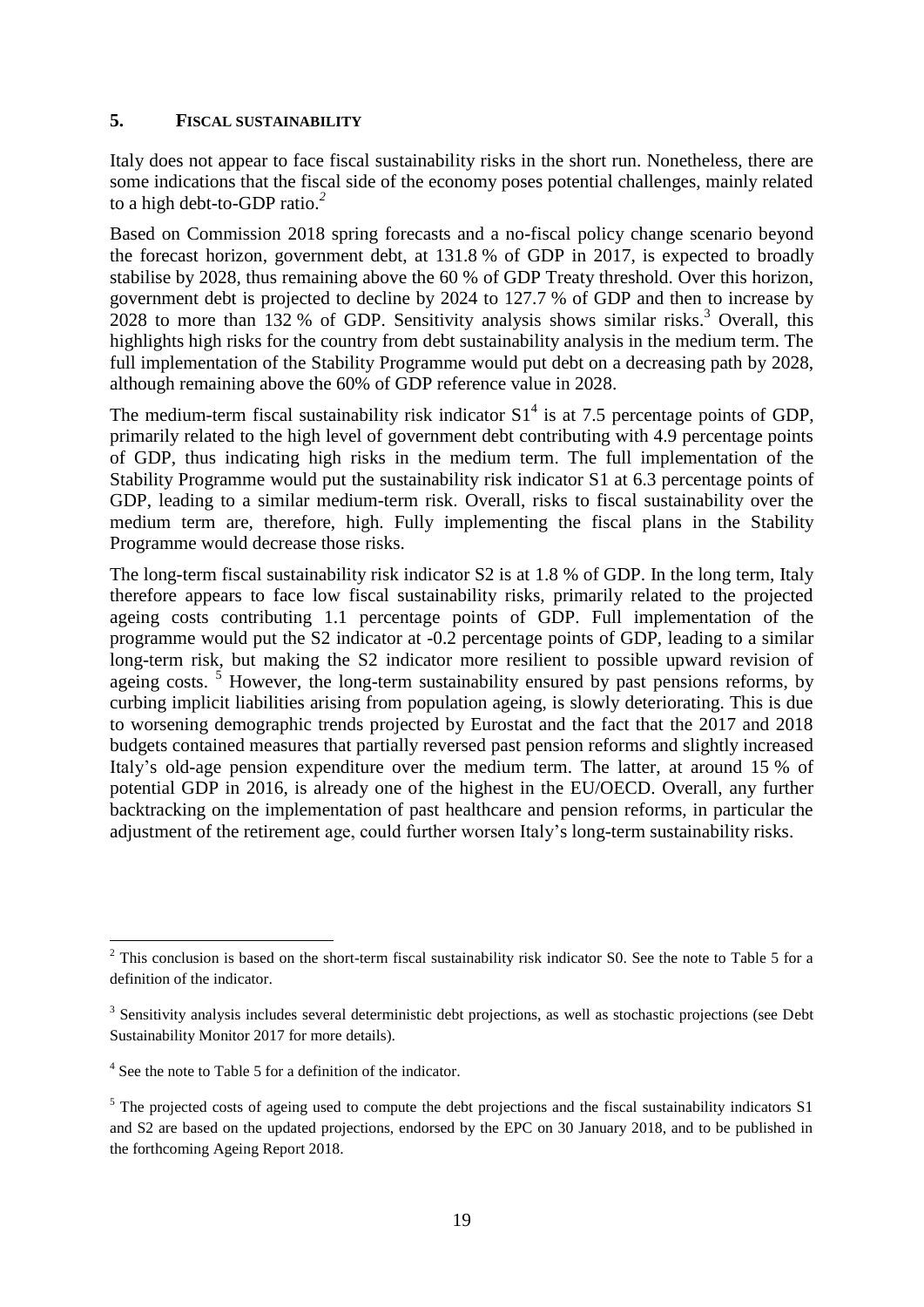| Time horizon                                                                                                                                                                                                                                                                                                                                                                                                                                                                                                                                                                                                                                                                                                                                                                                                                                                                                     |                                      |                |                 | <b>No-policy Change</b><br><b>Scenario</b> | <b>Stability / Convergence</b><br><b>Programme Scenario</b> |           |  |
|--------------------------------------------------------------------------------------------------------------------------------------------------------------------------------------------------------------------------------------------------------------------------------------------------------------------------------------------------------------------------------------------------------------------------------------------------------------------------------------------------------------------------------------------------------------------------------------------------------------------------------------------------------------------------------------------------------------------------------------------------------------------------------------------------------------------------------------------------------------------------------------------------|--------------------------------------|----------------|-----------------|--------------------------------------------|-------------------------------------------------------------|-----------|--|
| <b>Short Term</b>                                                                                                                                                                                                                                                                                                                                                                                                                                                                                                                                                                                                                                                                                                                                                                                                                                                                                |                                      |                |                 | <b>LOW</b> risk                            |                                                             |           |  |
| S0 indicator <sup>[1]</sup>                                                                                                                                                                                                                                                                                                                                                                                                                                                                                                                                                                                                                                                                                                                                                                                                                                                                      |                                      |                |                 | 0.4                                        |                                                             |           |  |
|                                                                                                                                                                                                                                                                                                                                                                                                                                                                                                                                                                                                                                                                                                                                                                                                                                                                                                  | Fiscal subindex                      |                | 0.5             | <b>HIGH risk</b>                           |                                                             |           |  |
|                                                                                                                                                                                                                                                                                                                                                                                                                                                                                                                                                                                                                                                                                                                                                                                                                                                                                                  | Financial & competitiveness subindex |                | 0.3             | LOW risk                                   |                                                             |           |  |
| <b>Medium Term</b>                                                                                                                                                                                                                                                                                                                                                                                                                                                                                                                                                                                                                                                                                                                                                                                                                                                                               |                                      |                |                 | <b>HIGH risk</b>                           |                                                             |           |  |
| $DSA^{[2]}$                                                                                                                                                                                                                                                                                                                                                                                                                                                                                                                                                                                                                                                                                                                                                                                                                                                                                      |                                      |                |                 | <b>HIGH risk</b>                           |                                                             |           |  |
| S1 indicator <sup>[3]</sup>                                                                                                                                                                                                                                                                                                                                                                                                                                                                                                                                                                                                                                                                                                                                                                                                                                                                      |                                      |                | 7.5             | HIGH risk                                  | 6.3                                                         | HIGH risk |  |
|                                                                                                                                                                                                                                                                                                                                                                                                                                                                                                                                                                                                                                                                                                                                                                                                                                                                                                  | of which                             |                |                 |                                            |                                                             |           |  |
|                                                                                                                                                                                                                                                                                                                                                                                                                                                                                                                                                                                                                                                                                                                                                                                                                                                                                                  | Initial Budgetary Position           |                |                 | 1.9                                        | 0.4                                                         |           |  |
|                                                                                                                                                                                                                                                                                                                                                                                                                                                                                                                                                                                                                                                                                                                                                                                                                                                                                                  | Debt Requirement                     |                |                 | 4.9                                        | 5.1                                                         |           |  |
|                                                                                                                                                                                                                                                                                                                                                                                                                                                                                                                                                                                                                                                                                                                                                                                                                                                                                                  |                                      |                | 0.8             | 0.8                                        |                                                             |           |  |
| Cost of Ageing                                                                                                                                                                                                                                                                                                                                                                                                                                                                                                                                                                                                                                                                                                                                                                                                                                                                                   |                                      |                |                 |                                            |                                                             |           |  |
|                                                                                                                                                                                                                                                                                                                                                                                                                                                                                                                                                                                                                                                                                                                                                                                                                                                                                                  | of which                             |                |                 |                                            |                                                             |           |  |
|                                                                                                                                                                                                                                                                                                                                                                                                                                                                                                                                                                                                                                                                                                                                                                                                                                                                                                  |                                      | Pensions       |                 | 0.8                                        | 0.8                                                         |           |  |
|                                                                                                                                                                                                                                                                                                                                                                                                                                                                                                                                                                                                                                                                                                                                                                                                                                                                                                  |                                      | Health-care    |                 | 0.3                                        | 0.2                                                         |           |  |
|                                                                                                                                                                                                                                                                                                                                                                                                                                                                                                                                                                                                                                                                                                                                                                                                                                                                                                  |                                      | Long-term care |                 | 0.1                                        | 0.1                                                         |           |  |
|                                                                                                                                                                                                                                                                                                                                                                                                                                                                                                                                                                                                                                                                                                                                                                                                                                                                                                  | Other                                |                |                 | $-0.4$                                     | $-0.3$                                                      |           |  |
| <b>Long Term</b>                                                                                                                                                                                                                                                                                                                                                                                                                                                                                                                                                                                                                                                                                                                                                                                                                                                                                 |                                      |                | <b>LOW risk</b> |                                            | <b>LOW risk</b>                                             |           |  |
| S2 indicator <sup>[4]</sup>                                                                                                                                                                                                                                                                                                                                                                                                                                                                                                                                                                                                                                                                                                                                                                                                                                                                      |                                      |                |                 | 1.8                                        | $-0.2$                                                      |           |  |
|                                                                                                                                                                                                                                                                                                                                                                                                                                                                                                                                                                                                                                                                                                                                                                                                                                                                                                  | of which                             |                |                 |                                            |                                                             |           |  |
|                                                                                                                                                                                                                                                                                                                                                                                                                                                                                                                                                                                                                                                                                                                                                                                                                                                                                                  | Initial Budgetary Position           |                |                 | 0.7                                        | $-1.2$                                                      |           |  |
|                                                                                                                                                                                                                                                                                                                                                                                                                                                                                                                                                                                                                                                                                                                                                                                                                                                                                                  | Cost of Ageing                       |                |                 | 1.1                                        | 1.0                                                         |           |  |
|                                                                                                                                                                                                                                                                                                                                                                                                                                                                                                                                                                                                                                                                                                                                                                                                                                                                                                  | of which                             |                |                 |                                            |                                                             |           |  |
|                                                                                                                                                                                                                                                                                                                                                                                                                                                                                                                                                                                                                                                                                                                                                                                                                                                                                                  |                                      | Pensions       |                 | $-0.1$                                     | $-0.2$                                                      |           |  |
|                                                                                                                                                                                                                                                                                                                                                                                                                                                                                                                                                                                                                                                                                                                                                                                                                                                                                                  |                                      | Health-care    |                 | 0.8                                        | 0.7                                                         |           |  |
|                                                                                                                                                                                                                                                                                                                                                                                                                                                                                                                                                                                                                                                                                                                                                                                                                                                                                                  |                                      | Long-term care | 0.9             |                                            | 0.9                                                         |           |  |
|                                                                                                                                                                                                                                                                                                                                                                                                                                                                                                                                                                                                                                                                                                                                                                                                                                                                                                  |                                      | Other          |                 | $-0.4$                                     | -0.4                                                        |           |  |
| Source: Commission services; 2018 stability/convergence programme.                                                                                                                                                                                                                                                                                                                                                                                                                                                                                                                                                                                                                                                                                                                                                                                                                               |                                      |                |                 |                                            |                                                             |           |  |
| Note: the 'no-policy-change' scenario depicts the sustainability gap under the assumption that the structural primary balance position<br>evolves according to the Commissions' spring 2018 forecast covering until 2019 included. The 'stability/convergence programme'<br>scenario depicts the sustainability gap under the assumption that the budgetary plans in the programme are fully implemented over the<br>period covered by the programme. Age-related expenditure as given in the 2018 Ageing Report.                                                                                                                                                                                                                                                                                                                                                                                |                                      |                |                 |                                            |                                                             |           |  |
| [1] The S0 indicator of short term fiscal challenges informs the early detection of fiscal stress associated to fiscal risks within a one-year<br>horizon. To estimate these risks S0 uses a set of fiscal, financial and competitiveness indicators selected and weighted according to<br>their signalling power. S0 is therefore a composite indicator whose methodology is fundamentally different from the S1 and S2<br>indicators, which quantify fiscal adjustment efforts. The critical threshold for the overall S0 indicator is 0.46. For the fiscal and the<br>financial-competitiveness sub-indexes, thresholds are respectively at 0.36 and 0.49 <sup>*</sup> .                                                                                                                                                                                                                      |                                      |                |                 |                                            |                                                             |           |  |
| [2] Debt Sustainability Analysis (DSA) is performed around the no fiscal policy change scenario in a manner that tests the response of<br>this scenario to different shocks presented as sensitivity tests and stochastic projections*.                                                                                                                                                                                                                                                                                                                                                                                                                                                                                                                                                                                                                                                          |                                      |                |                 |                                            |                                                             |           |  |
| [3] The S1 indicator is a medium-term sustainability gap; it measures the upfront fiscal adjustment effort required to bring the debt-to-<br>GDP ratio to 60 % by 2032. This adjustment effort corresponds to a cumulated improvement in the structural primary balance over the 5<br>years following the forecast horizon (i.e. from 2020 for No-policy Change scenario and from last available year for the SCP scenario); it<br>must be then sustained, including financing for any additional expenditure until the target date, arising from an ageing population. The<br>critical thresholds for S1 are 0 and 2.5, between which S1 indicates medium risk. If S1 is below 0 or above 2.5, it indicates low or high<br>risk, respectively*.<br>[4] The S2 indicator is a long-term sustainability gap; it shows the upfront and permanent fiscal adjustment required to stabilise the debt- |                                      |                |                 |                                            |                                                             |           |  |
| to-GDP ratio over the infinite horizon, including the costs of ageing. The critical thresholds for S2 are 2 and 6, between which S2<br>indicates medium risk. If S2 is below 2 or above 6, it indicates low or high risk, respectively*.                                                                                                                                                                                                                                                                                                                                                                                                                                                                                                                                                                                                                                                         |                                      |                |                 |                                            |                                                             |           |  |
| For more information see Fiscal Sustainability Report 2015 and Debt Sustainability Monitor 2017.                                                                                                                                                                                                                                                                                                                                                                                                                                                                                                                                                                                                                                                                                                                                                                                                 |                                      |                |                 |                                            |                                                             |           |  |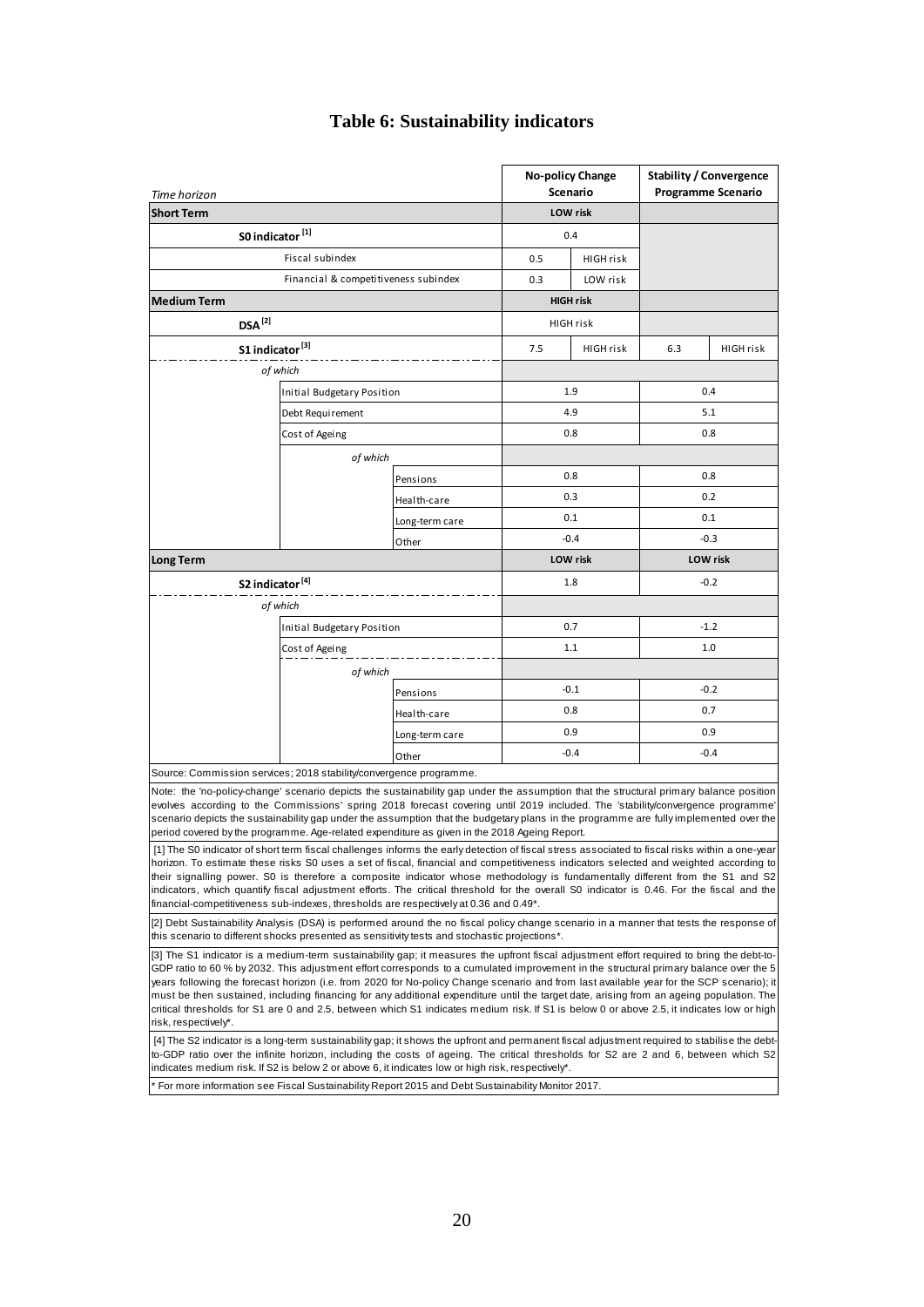### <span id="page-20-0"></span>**6. FISCAL FRAMEWORK**

Italy's national fiscal framework is based on two main legal texts: (i) Law 243/2012, which includes the main implementation provisions of the balanced budget principle pursuant to article 81(6) of the Constitution and can be amended only through a reinforced procedure (i.e. requiring the majority of Members of Parliament). Law 243/2012 inter alia requires consistency of national budgetary targets with the EU legislation; and (ii) Law 196/2009, the Government Accounting and Public Finance Act, which includes all the detailed implementation provisions to manage Italy's public finances at the central and local level.

In 2016, two remaining enacting decrees of Law 196/2009 were adopted together with a reform of the structure of budget itself. <sup>6</sup> Therefore, the reform of the budgetary process in Italy can be considered formally concluded. In 2017, the administrative steps needed to implement such actuating decrees progressed, namely concerning innovations on the accounting systems. In addition, some corrections to the 93/2016 enacting decree were introduced with the DL 29/2017, in order to improve the accounting and budgetary framework. With the 2018 budget, the spending review was for the first time implemented as a systematic feature of the budget process. The 2018 budget also encouraged investment at the local level by introducing earmarked quotas within the national budgetary framework.

Overall, based on the information provided in the Stability Programme, the past and planned fiscal performance in Italy appears to broadly comply with the requirements of the applicable national numerical fiscal rules, according to the Parliamentary Budget Office (PBO). The recorded 2016-17 deviation from the structural target and the expected slight deviation in 2018 would not affect compliance with the MTO in the medium-term based on the national legislation, provided that the structural adjustments planned in the Stability Programme for 2019 and 2020 are complied with.<sup>7</sup>

The Economic and Financial Document, which includes the Stability Programme and the national reform programme, serves as the national medium-term fiscal plan in the sense of Regulation (EU) No 473/2013, although there is no statement in this respect in the Stability Programme. The content requirement (referred to in Art. 4.1 of Regulation 473/2013) to list the expected economic returns on non-defence public investment projects that have a significant budgetary impact is only partially reflected. Namely, the Stability Programme indicates that additional resources have been earmarked for public investment and a specific Fund has been established to this purpose. However, the Stability Programme does not present precise estimates of the expected economic returns from additional public investment.

The PBO has endorsed the trend macroeconomic scenario presented in the Stability Programme. The endorsement took the form of a letter sent to the Minister of Finance on the 5<sup>th</sup> of April 2018. The Office indicated that the growth projections in the trend scenario are positioned in the higher part of the forecast range used for its assessment, in particular in 2019 and 2020.

<sup>1</sup>  $6$  Enacting Decrees 90/2016 and 93/2016 and Law 163/2016

<sup>7</sup> PBO's Parliamentary audition on the 2018 "*Documento di Economia e Finanza*", the comprehensive budgetary document which includes the 2018 Stability Programme.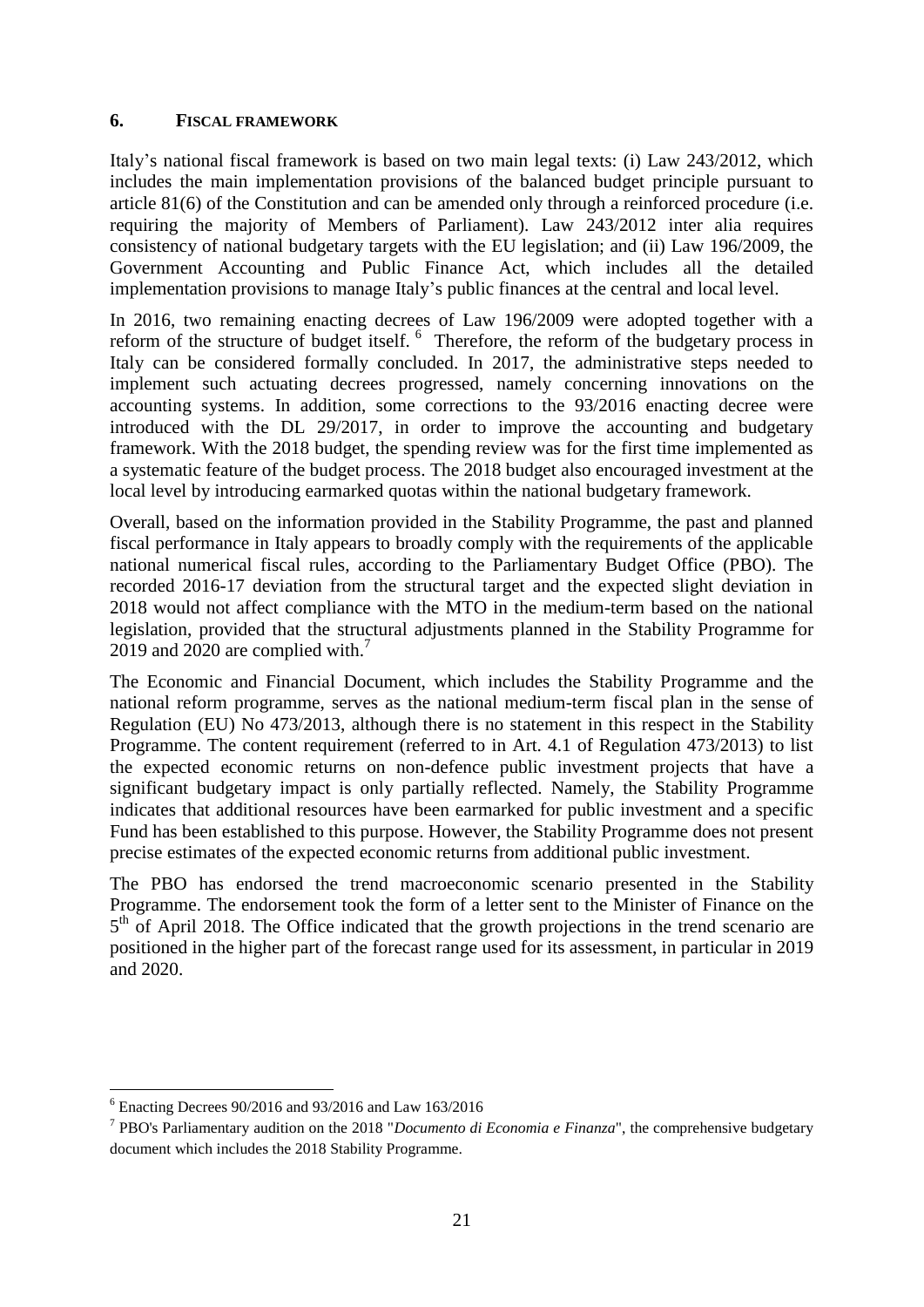### <span id="page-21-0"></span>**7. SUMMARY**

In 2017, Italy's structural balance deteriorated by 0.3 % of GDP based on the Commission 2018 spring forecast, which points to some deviation from the required adjustment towards the MTO once taking into account an allowance of 0.35 % of GDP related to the migration inflow and the need for protection against seismic risk. The ex-post assessment thus suggests that Italy's adjustment path towards the MTO was broadly compliant with the requirements of the preventive arm of the SGP in 2017 and over 2016 and 2017 taken together.

The debt-to-GDP ratio slightly declined in 2017 to 131.8 % of GDP, i.e. well above the Treaty reference value of 60 % and, based on the Commission 2018 spring forecast, Italy was not compliant with the debt reduction benchmark in that year and is not expected to comply in 2018 and 2019 either. Due to Italy's *prima facie* non-compliance with the debt reduction benchmark in 2016 and 2017, the Commission has prepared a report under Article 126(3) TFEU analysing whether or not Italy is compliant with the debt criterion of the Treaty. The report concluded that the debt criterion as defined in the Treaty and in Regulation (EC) No 1467/1997 should be considered as currently complied with, and that an EDP is thus not warranted at this stage. This conclusion followed an assessment of all the relevant factors, having regard in particular to Italy's ex-post compliance with the preventive arm in 2017. However, the adjustment in 2018 appears inadequate to ensure compliance with the adjustment path towards the MTO in 2018 based on the Commission 2018 spring forecast. The Commission will reassess compliance on the basis of the ex-post data for 2018 to be notified in Spring 2019.

As regards 2018, Italy was recommended to ensure a nominal rate of reduction of net primary government expenditure of at least 0.2 % in 2018, corresponding to an annual structural adjustment of at least 0.6 % of GDP. The Commission 2018 spring forecast expects Italy's structural balance to remain stable at 1.7 % of GDP in 2018, while the projections of the 2018 Stability Programme point to a small structural effort of 0.1 % of GDP. Based on the Commission 2018 spring forecast, there is a risk of significant deviation from the preventive arm requirement both in 2018 and over 2017 and 2018 taken together. However, in order to balance Italy's current stabilisation needs and existing sustainability challenges, in its 2018 DBP Opinion, the Commission considered that a fiscal structural effort of at least 0.3 % of GDP would be adequate in 2018, without any additional margin of deviation over one year. This corresponds to a nominal rate of growth of net primary expenditure not exceeding 0.5 %. Even taking that into account in the overall assessment, there is a risk of significant deviation from the recommended adjustment path towards the MTO in 2018 based on the Commission 2018 spring forecast.

For 2019, Italy is recommended to ensure that the nominal growth rate of net primary government expenditure does not exceed 0.1%, corresponding to an annual structural adjustment of 0.6 % of GDP. The Stability Programme plans a structural improvement of 0.7 % of GDP, while the Commission expects Italy's structural balance to further deteriorate by 0.3 % of GDP, reaching -2.0 % of GDP. The difference is mainly due to the fact that the Commission 2018 spring forecast does not include a VAT hike (amounting to around EUR 12.5 billion or 0.7 % of GDP) legislated for 2019 as a "safeguard clause" to ensure the achievement of the budgetary targets, as such increase was systematically repealed in recent years. Taking into account the preventive arm requirement, an overall assessment based on the Commission 2018 spring forecast points to a risk of a significant deviation from the recommended adjustment path towards the MTO in 2019 and over 2018 and 2019 taken together.